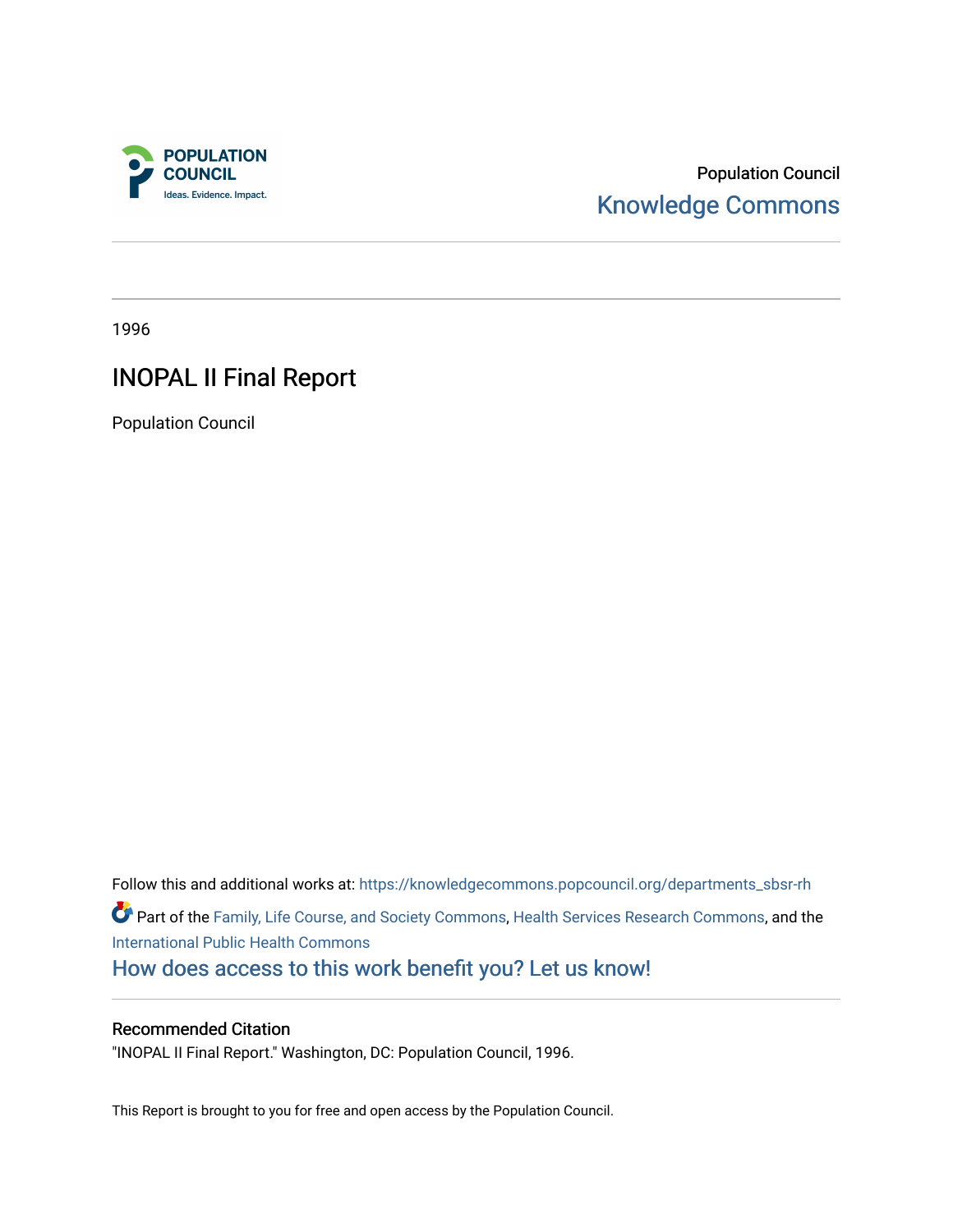## **THE POPULATION COUNCIL**

## **INOPAL II PROJECT**

 **January 26, 1996**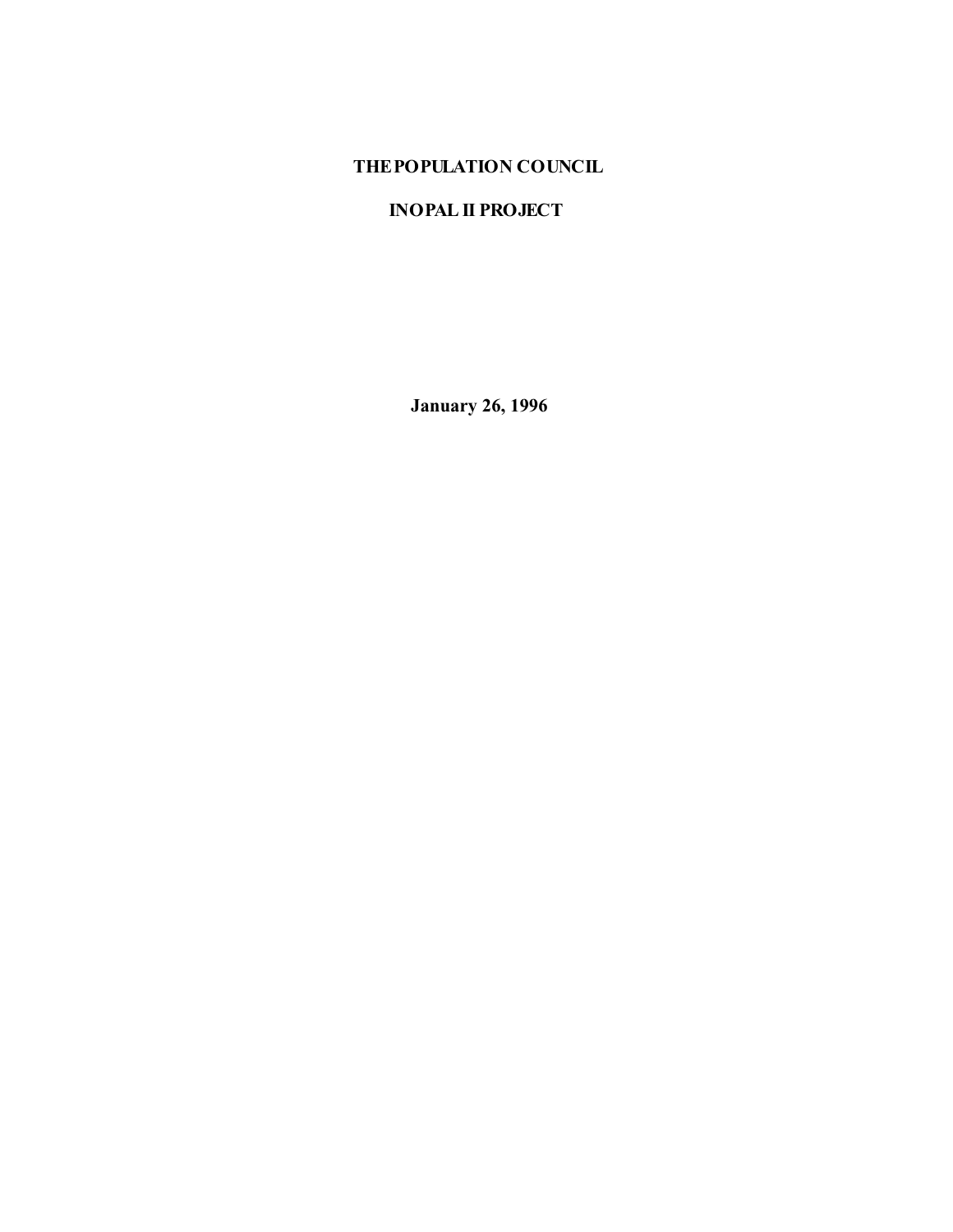## **CONTENTS**

| IV. | <b>INSTITUTIONALIZATION OF</b>               |  |
|-----|----------------------------------------------|--|
|     |                                              |  |
|     |                                              |  |
|     | VII. PUBLISHED ARTICLES AND PRESENTED PAPERS |  |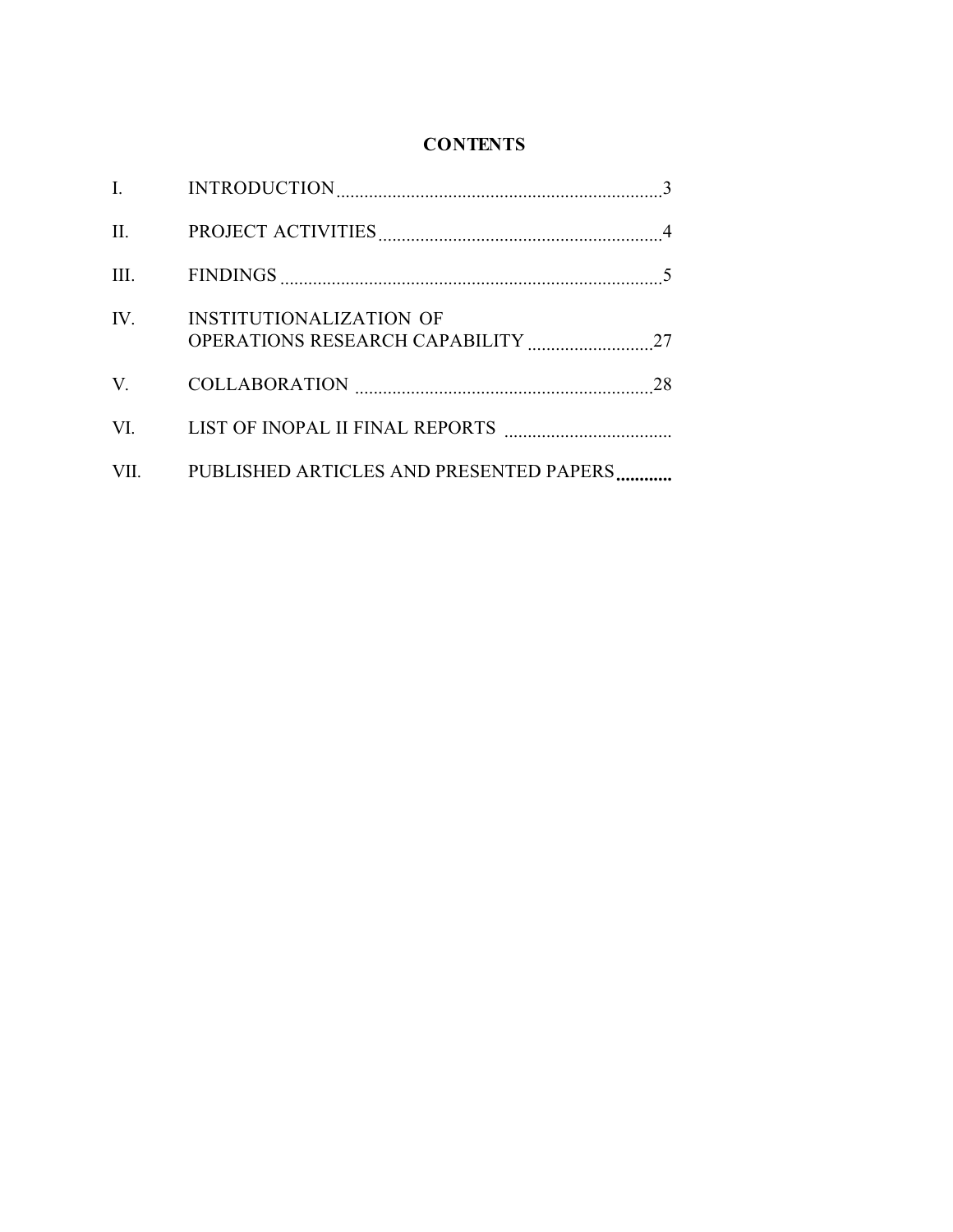#### **I. INTRODUCTION**

INOPAL is the acronym for the Population Council's "Investigación Operacional en Planificación Familiar y Atención Materno-Infantil para América Latina y el Caribe" program. Its goal is to conduct operations research (OR) and provide technical assistance (TA) to improve the coverage, quality, and sustainability of family planning services in Latin America and the Caribbean (LAC). Family planning operations research is the use of social science techniques to improve programs. OR is distinguished from other family planning research by its focus on factors under the control of managers. Independent variables in OR projects are manipulable by administrators, and dependent variables are outcomes of high value to programs.

 INOPAL II was the successor to INOPAL I (1984–1989). Like its predecessor, INOPAL II was supported by a contract from the USAID Office of Population between 1989–1995, when it was replaced by a new USAID-funded project, INOPAL III. Specific INOPAL II objectives included:

- 1. Expanding access to family planning services.
- 2. Improving the operations of programs by making them more efficient.
- 3. Increasing access to the full range of contraceptive methods.
- 4. Providing more services to special population groups, including postpartum women, men, indigenous populations, and young adults.
- 5. Improving program quality.

INOPAL II had offices in Lima, Peru; Mexico City, Mexico; Bolivia, Guatemala, Haiti, and Honduras. Program administration was handled by the Population Council's New York office. The program employed seven researchers, a dissemination specialist, and support staff. INOPAL II also trained and supported a University of Michigan Population Fellow and six local Fellows from five countries (Peru, Bolivia, Guatemala, Haiti, and Honduras) in OR techniques. Dissemination activities included newsletters, conferences, handbooks, and publications.

In addition to reporting on the activities carried out by the INOPAL II program, this report summarizes major research findings and discusses the effect of individual OR sub-projects on family planning programs. Readers interested in more in-depth information on INOPAL II sub-projects will find a list of presented papers, publications, and final sub-project technical reports at this end of this report. Sub-project final reports are available from INOPAL by writing INOPAL III, The Population Council, 1 Dag Hammarskjold Plaza, NY, NY 10017.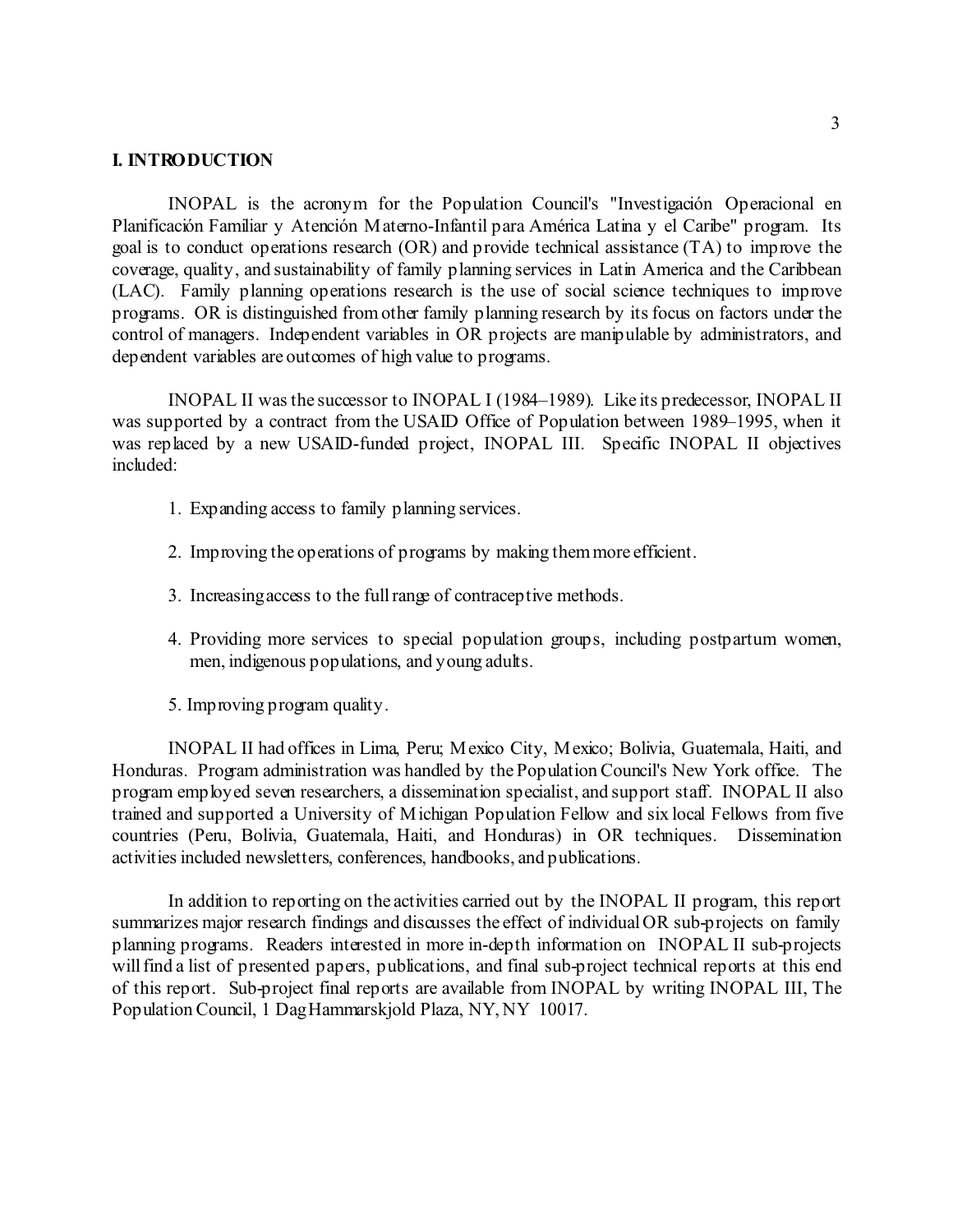#### **II. PROJECT ACTIVITIES**

The INOPAL II contract called for 33–43 sub-projects in five years. The Population Council actually completed 61 sub-projects as shown in Table 1.

| <b>COUNTRY</b>   | <b>NUMBER</b> |
|------------------|---------------|
| <b>BOLIVIA</b>   | 7             |
| <b>BRAZIL</b>    | 3             |
| <b>COLOMBIA</b>  | $\mathbf{1}$  |
| <b>ECUADOR</b>   | 8             |
| <b>GUATEMALA</b> | 5             |
| <b>HAITI</b>     | 3             |
| <b>HONDURAS</b>  | 6             |
| <b>MEXICO</b>    | 11            |
| <b>NICARAGUA</b> | $\mathbf{1}$  |
| <b>PARAGUAY</b>  | $\mathbf{1}$  |
| <b>PERU</b>      | 15            |
| TOTAL            | 61            |

| Table 1                             |
|-------------------------------------|
| <b>INOPAL II sub-project status</b> |
| through March, 1995                 |

In addition to projects with formal sub-contracts, INOPAL II co-sponsored and provided TA to 21 seminars and workshops sponsored by other agencies.

Public sector agencies were an INOPAL II priority: 31 of the sub-projects had one or more public sector participants, 28 were exclusively with nongovernmental organizations (NGOs), and two were with for-profit organizations. INOPAL II sub-projects can be divided into three broad categories: Thirty-five field-tested or modeled service-delivery interventions, 17 were TA or institutionalization projects such as seminars and evaluations, and nine were diagnostic activities such as situational analyses and qualitative studies. The map in figure 1 shows the locations of INOPAL II operations research activities. (See Figure 1.)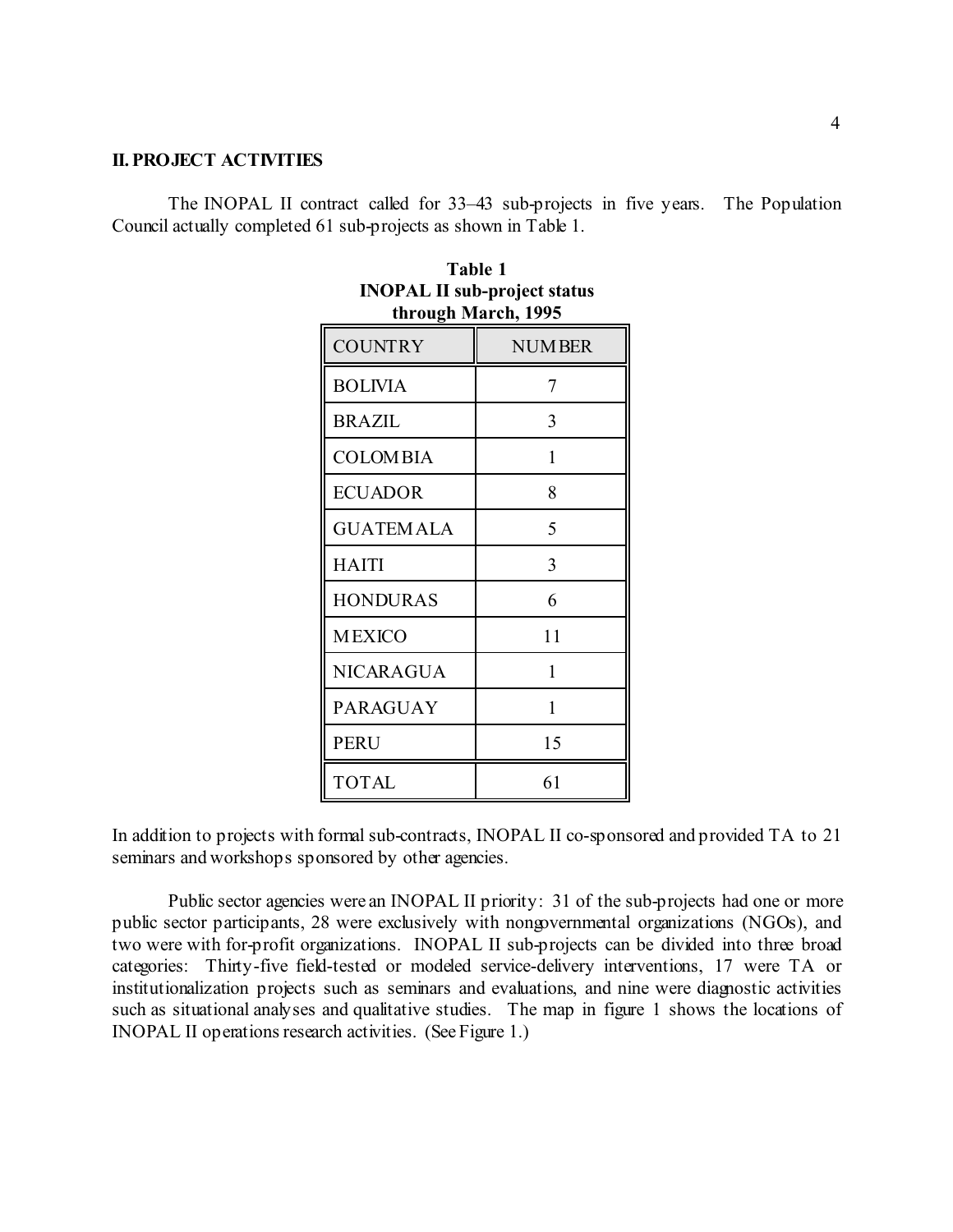

A basic indicator of the success of an operations research program like INOPAL is the number of tested service-delivery interventions that were adopted as a routine part of program operations. Thirty-five INOPAL II studies tested or modeled interventions that attempted to improve program processes and outcomes. Interventions or recommended alternatives were adopted and/or scaled-up in 30 projects. INOPAL II projects helped establish or changed services for postpartum women as well as programs for adolescents and rural women. OR also changed vasectomy and Depo-Provera promotion strategies, improved program quality, increased financial sustainability of programs, and helped integrate family planning with other reproductive health activities. Table 2 shows the number of intervention projects conducted in each country, and the number of projects that were adopted or scaled-up.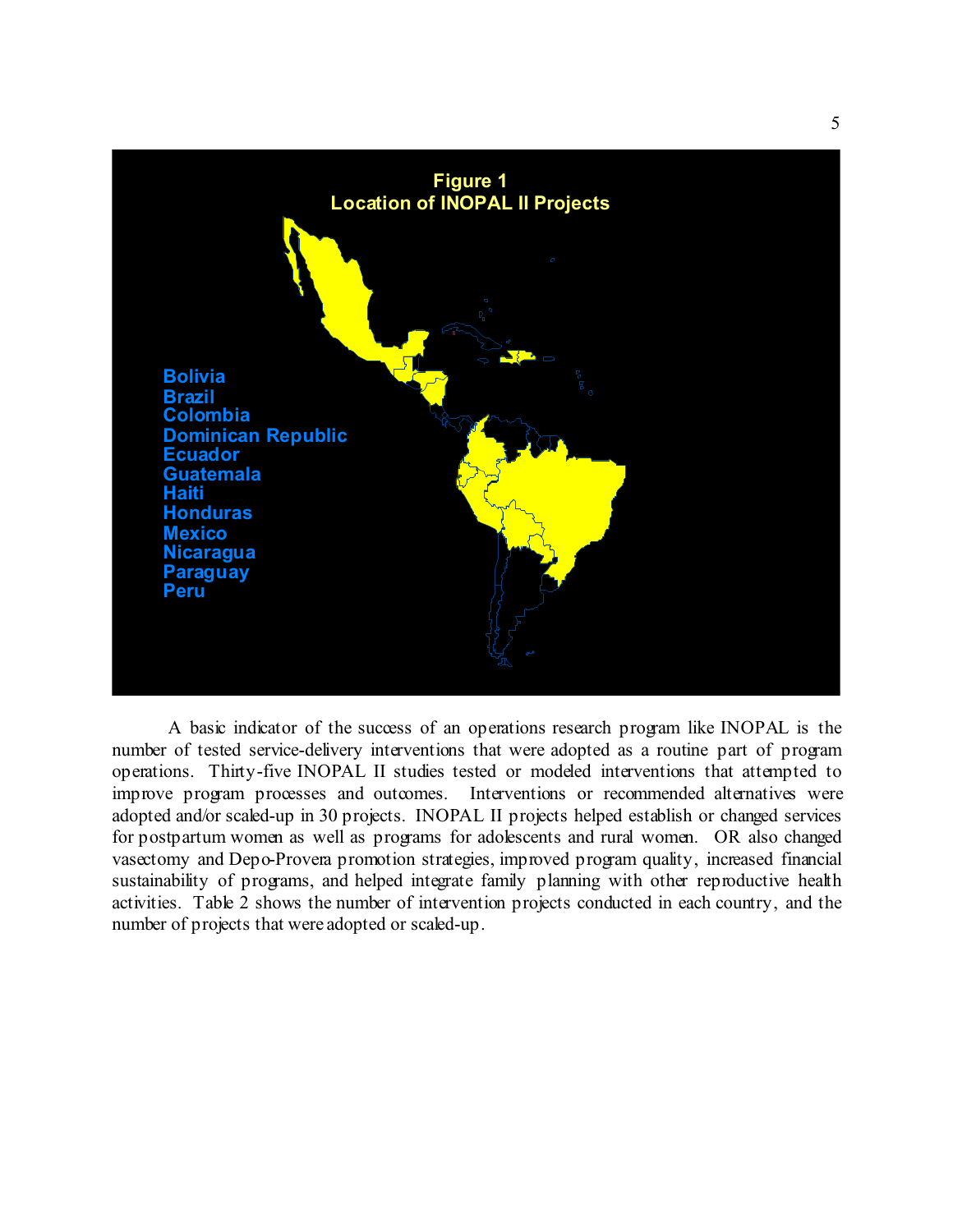| <b>COUNTRY</b>   | <b>INTERVENTION</b><br><b>PROJECTS</b> | ADOPTED/<br><b>SCALED-UP</b> |
|------------------|----------------------------------------|------------------------------|
| <b>BOLIVIA</b>   | 3                                      | 3                            |
| <b>BRAZIL</b>    | $\overline{2}$                         | $\overline{2}$               |
| <b>COLOMBIA</b>  | 1                                      | 0                            |
| <b>ECUADOR</b>   | $\overline{\mathbf{4}}$                | $\overline{\mathbf{4}}$      |
| <b>GUATEMALA</b> | $\overline{2}$                         | $\overline{2}$               |
| <b>HAITI</b>     | 1                                      | 1                            |
| <b>HONDURAS</b>  | 6                                      | 5                            |
| <b>MEXICO</b>    | 5                                      | 5                            |
| <b>NICARAGUA</b> | 1                                      | 1                            |
| <b>PARAGUAY</b>  | 1                                      | 1                            |
| <b>PERU</b>      | 9                                      | 6                            |
| <b>TOTAL</b>     | 35                                     | 30                           |

**Table 2 Number of INOPAL II intervention projects scaled-up by country**

#### **III. FINDINGS**

This section presents operations research findings from INOPAL priority research areas including financial sustainability, provision of services to special populations, and quality of care. It also discusses specific changes in family planning programs that occurred as a result of OR.

## **A. FINANCIAL SUSTAINABILITY**

Financial sustainability is the ability of a family planning agency to continue providing services when traditional donor financial support is reduced or withdrawn. Donor funding for many family planning organizations, especially NGOs, is being reduced or eliminated. Replacing donor funds with locally generated income has become the first priority in LAC. Operations Research results suggest that financial sustainability requires (1) continuous efforts to generate income, (2) cost recovery, and (3) cost control. Some sustainability OR has also revealed difficult-to-overcome contradictions between an agency's need to be self-sufficient and its mission to provide contraceptive services to the poor.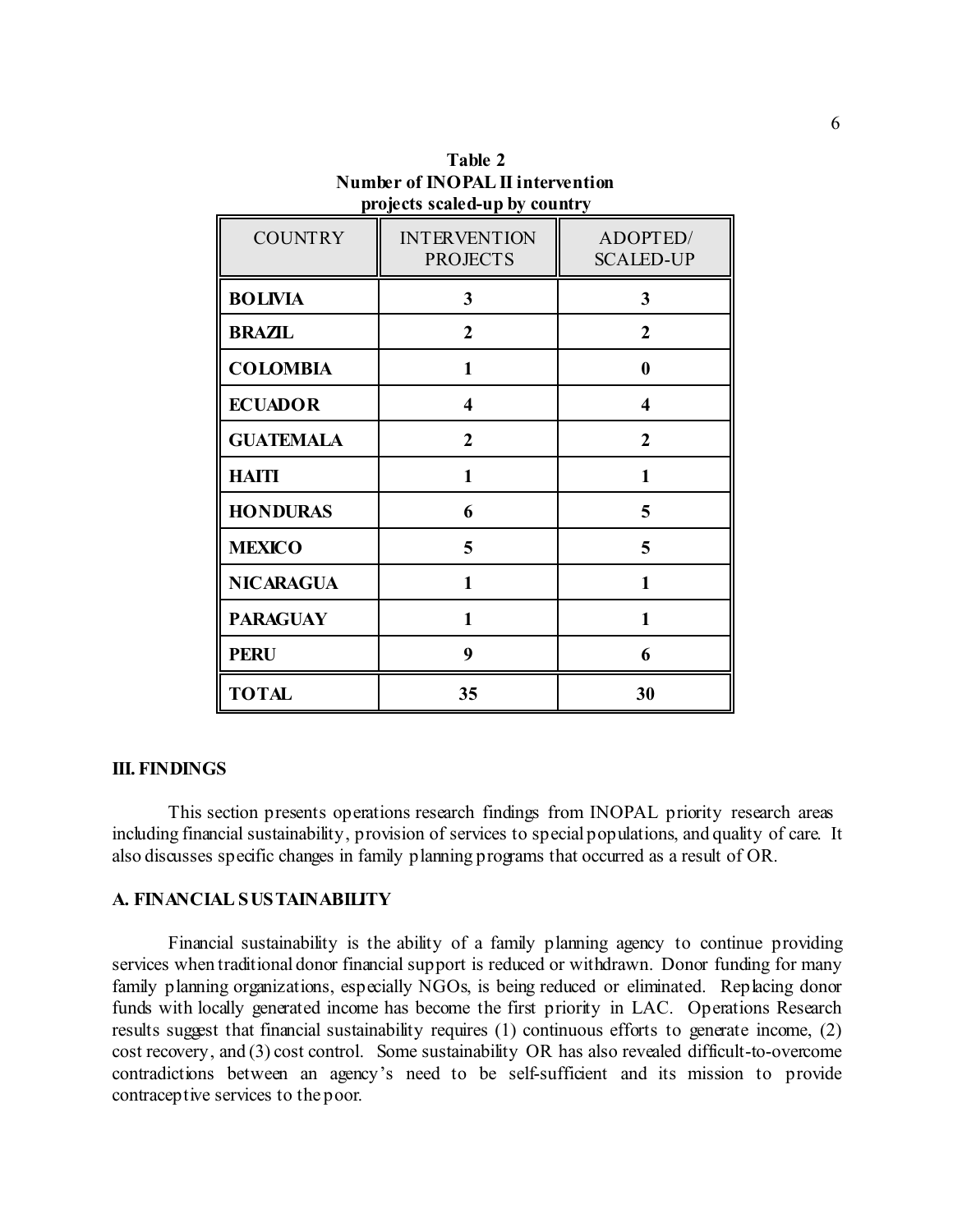#### n **Income Generation**

Income generation refers to selling services for profit. A commonly tried strategy among LAC family planning organizations is to add profit-making services such as laboratory tests and ultrasound services to cross-subsidize nonprofit family planning activities.

*Because even medium-sized family planning NGOs now have annual budgets approaching \$1 million, most individual income-generating activities contribute only a relatively small amount to agency sustainability.*

n CEMOPLAF of Quito, Ecuador, began selling ultrasound services at market prices. Although earning several thousand dollars per year in net profit, ultrasound services increased the agency's overall sustainability by only 2%. Recognizing the need to develop an in-house capacity to continuously test and implement new sustainability schemes, CEMOPLAF requested and received INOPAL assistance in institutionalizing the ability to conduct cost- and income-related research. (CEMOPLAF II)

#### n **Cost Recovery**

Cost recovery refers to the prices charged for family planning and other services. If prices are set too low, the program needlessly subsidizes the middle class. If prices are set too high, the poor are denied access to services. Because loss of subsidized clients is not detrimental to selfsufficiency, cost-recovery efforts can bring the need for financial sustainability into conflict with the program goal of serving the poorest.

*NGO and public-sector prices for most contraceptive methods are usually very low. Thus, only large price increases reduce numbers of users.*

n CEMOPLAF conducted a market survey and found that the average client spent less than 1% of annual family income on an IUD insertion and one year of related services. The poorest 20% of clients spent less than 2% on one year of IUD services and the wealthiest 20% less than 0.5%. As a result of the survey, agency clinics raised prices by approximately 20%. (CEMOPLAF II)

n In INOPAL projects, large, sustained client loss only occurred when prices were increased by 50% or more. APROFE is the largest family planning NGO in Ecuador. Service statistics on new IUD acceptors from 16 clinics indicated that new-client decline was produced only when price increases reached 50%. The agency allowed clinic directors to set their own IUD insertion prices. Prior to the experiment, the cost of an IUD insertion in all clinics was approximately \$3.33. Price increases ranged from 0–50%. Figure 2 shows the impact of the increases on program acceptance. (See Figure 2.)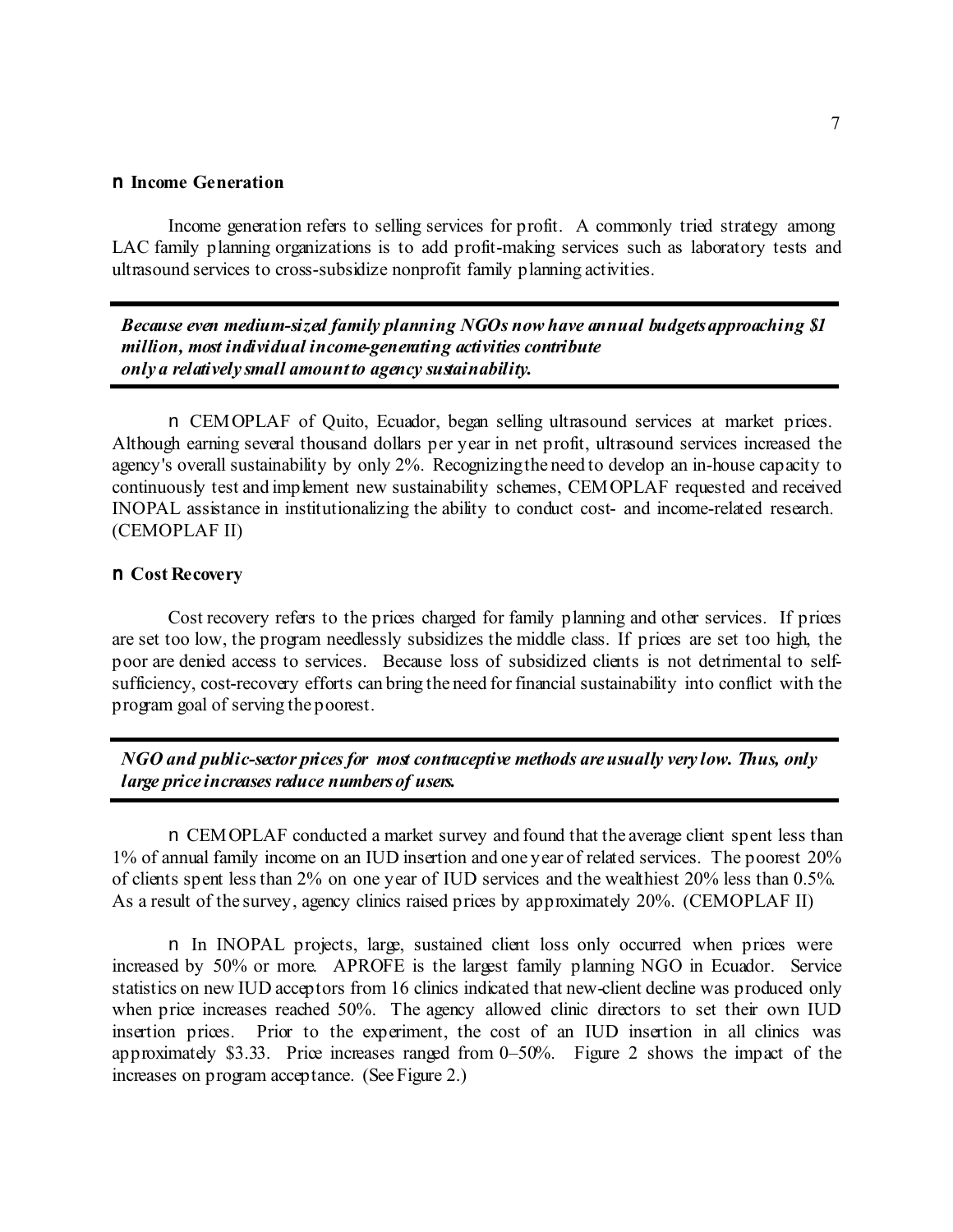

The horizontal axis shows the percent price increases over the baseline period August 1990–July 1991. The vertical axis shows the percent change in new clients during the quarter following the price increases. The bars give the range of percent change in new clients experienced by the clinics in each group. Clinics not raising prices had an average increase in new clients of 14.6%. Modest price increases of about 10% had little impact on new clients (an average increase of about 8% was experienced by the group, but some clinics experienced client losses as great as 18%). Price increases of approximately 50% (from \$3.33 to \$5.00) resulted in an average 14% decline in insertions. The study showed that sustainability and client loss were not incompatible. The clinic that increased prices the most suffered the greatest decline in new clients but also achieved the greatest level of financial self-sufficiency. (APROFE)

n Community-based distribution (CBD) programs in Lima and Ica, Peru, experimented with selling a social marketing oral contraceptive, Microgynon, at the commercial price of \$0.50 per cycle. Laboratory price increases forced the programs to raise prices by 145%, and Microgynon sales declined by approximately 75%. In the pharmacy sector, which serves a more affluent market segment than does CBD, the 145% price increase reduced Microgynon sales by about 50%. (Apoyo a Programas de Población)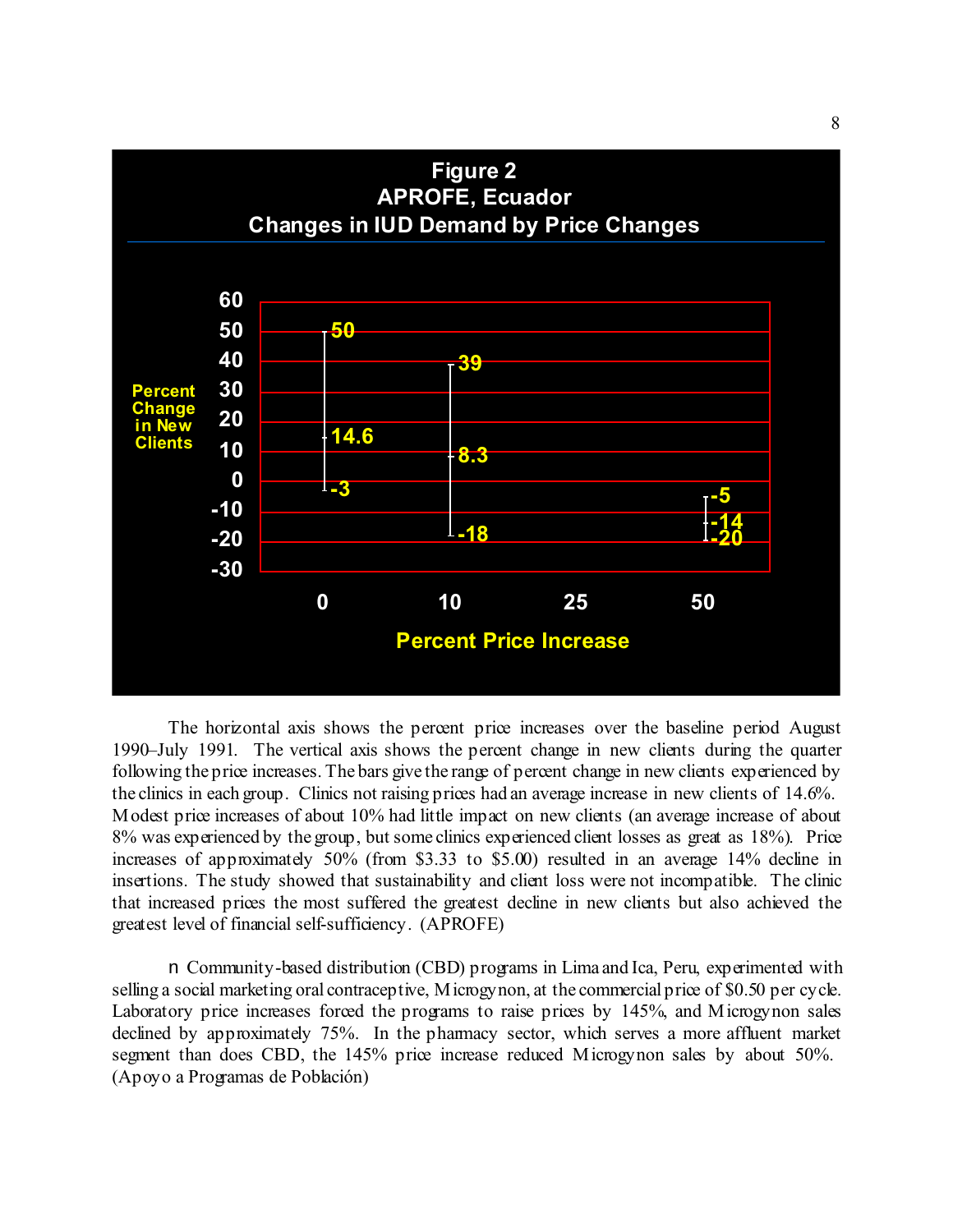

n Figure 3 shows the impact of price on quantity of NORPLANT sold by PROFAMILIA of Colombia. Three times more NORPLANT was sold at \$16 than at \$32. (See Figure 3.)

*The more expensive a method becomes, the more affluent becomes the user profile.*

n NORPLANT is a relatively expensive method of family planning. PROFAMILIA of Colombia estimates that the initial cost of implanting the method is approximately \$32. The agency experimented with setting prices ranging from \$16–\$32, making NORPLANT the contraceptive with the highest initial price of all temporary methods offered by the agency. As shown in Table 3, NORPLANT acceptors were of higher socio-economic status than users of other temporary methods in the same clinics. Thus, the addition to programs of initially higher-priced methods may be of little or no benefit to poor users. And if high-priced methods are not sold at a profit, they may also be of no benefit to program sustainability. (PROFAMILIA)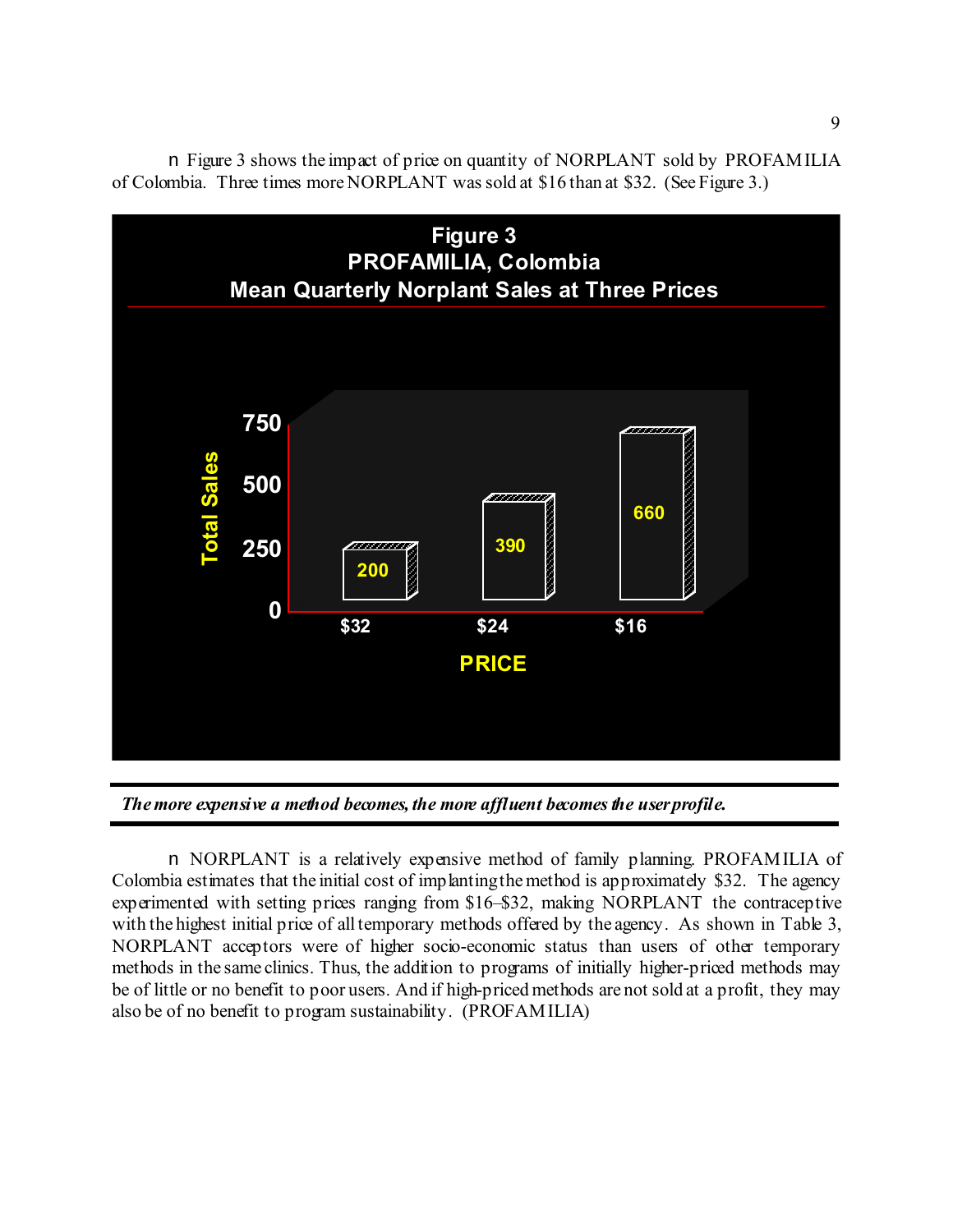| Table 3<br>PROFAMILIA, Colombia<br><b>Percent distribution:</b><br>Socio-economic status comparison of NORPLANT users<br>and users of other temporary methods |             |               |     |  |
|---------------------------------------------------------------------------------------------------------------------------------------------------------------|-------------|---------------|-----|--|
| SOCIO-ECONOMIC STATUS<br><b>METHOD</b>                                                                                                                        |             |               |     |  |
|                                                                                                                                                               | <b>HIGH</b> | <b>MEDIUM</b> | LOW |  |
|                                                                                                                                                               |             |               |     |  |

| Price increases have a smaller impact on overall contraceptive use than on source use because |  |
|-----------------------------------------------------------------------------------------------|--|
| users who drop out of a program for economic reasons switch to less expensive sources.        |  |

NORPLANT 25% 71% 4%

OTHER TEMPORARY | 16% | 70% | 14%

n Most women who abandon a source for economic reasons seek other, less expensive services. Figure 4 compares subsequent contraceptive use among women who dropped out of a Peruvian private, nonprofit CBD program by reason for drop-out. (See Figure 4.)

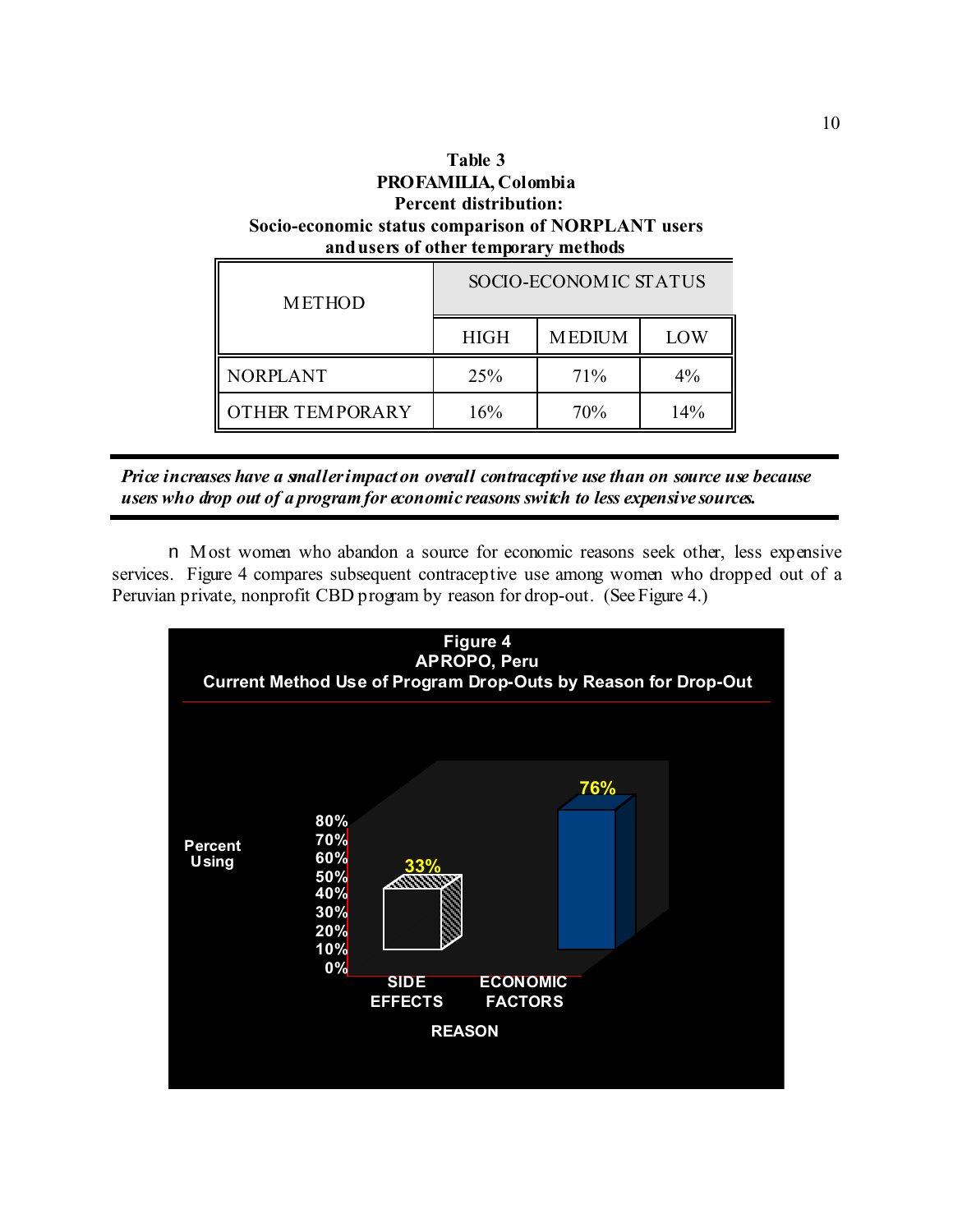Women who drop out for side effects are much less likely to be using a contraceptive than women who drop out because of a price increase. Most economic drop-outs transferred to the Ministry of Health. (APROPO)

*Even fairly large price increases in a single program component may result in only modest increases in the financial sustainability of the entire institution.*

n Like income generation, isolated cost-recovery efforts are unlikely to have a large impact on overall institutional sustainability. CEMOPLAF raised the prices of clinic services an average of 20%. Clinic income increased by approximately the same amount, and sustainability increased an estimated 2–3%. (CEMOPLAF II)

#### n **Cost Control**

Cost control means using resources more efficiently. It means serving the same number of family planning users with fewer resources, or, conversely, more users with the same resources.

*Sustainability, quality, and access are interrelated. Administrators must realize that changes in one factor will affect the others. However, these impacts are not always negative. INOPAL has found that cost-control projects usually have a positive or neutral impact on quality and access.*

n Centro de Orientación para Adolescentes, A.C. (CORA) operated a program for adolescent mothers consisting of education, counseling, and family planning in the Hospital de la Mujer in Mexico City, Mexico. The program was too costly for extension to other hospitals. A systems analysis was conducted which found that 64–78% of program-employee time was spent in nonproductive activities. CORA consolidated its program by reducing the number of employees, but did not eliminate services. Cost-effectiveness doubled. Cost reductions allowed the program to be replicated with public and other donor funds in five additional Mexico City hospitals. These hospitals, along with the Hospital de la Mujer, attend almost 5,000 births to adolescents every year. (CORA)

n El Centro Paraguayo de Estudios en Población (CEPEP) of Paraguay tested a low-cost alternative to the traditional three-day retraining course for rural CBD workers. The course included lectures on reproduction, as well as practical aspects of providing contraception and role-playing exercises to improve counseling skills. Alternative retraining consisted of instruction in the use of a decision tree (the ABC of Primary Care in Family Planning) for client counseling for a period of less than one hour. CEPEP compared the two training systems on cost and quality. ABC training was less costly and resulted in higher quality than traditional training, as shown in Figure 5. The line in Figure 5 represents costs and the bars represent quality-of-care scores derived from checklists filled out by simulated clients. The agency adopted the ABC for use by all community-based distributors (CEPEP). The ABC was later adopted by the Ministry of Health in Peru for use by fieldworkers (Instituto Andino de Estudios en Población y Desarrollo II), and by NGOs in Haiti. (See Figure 5.)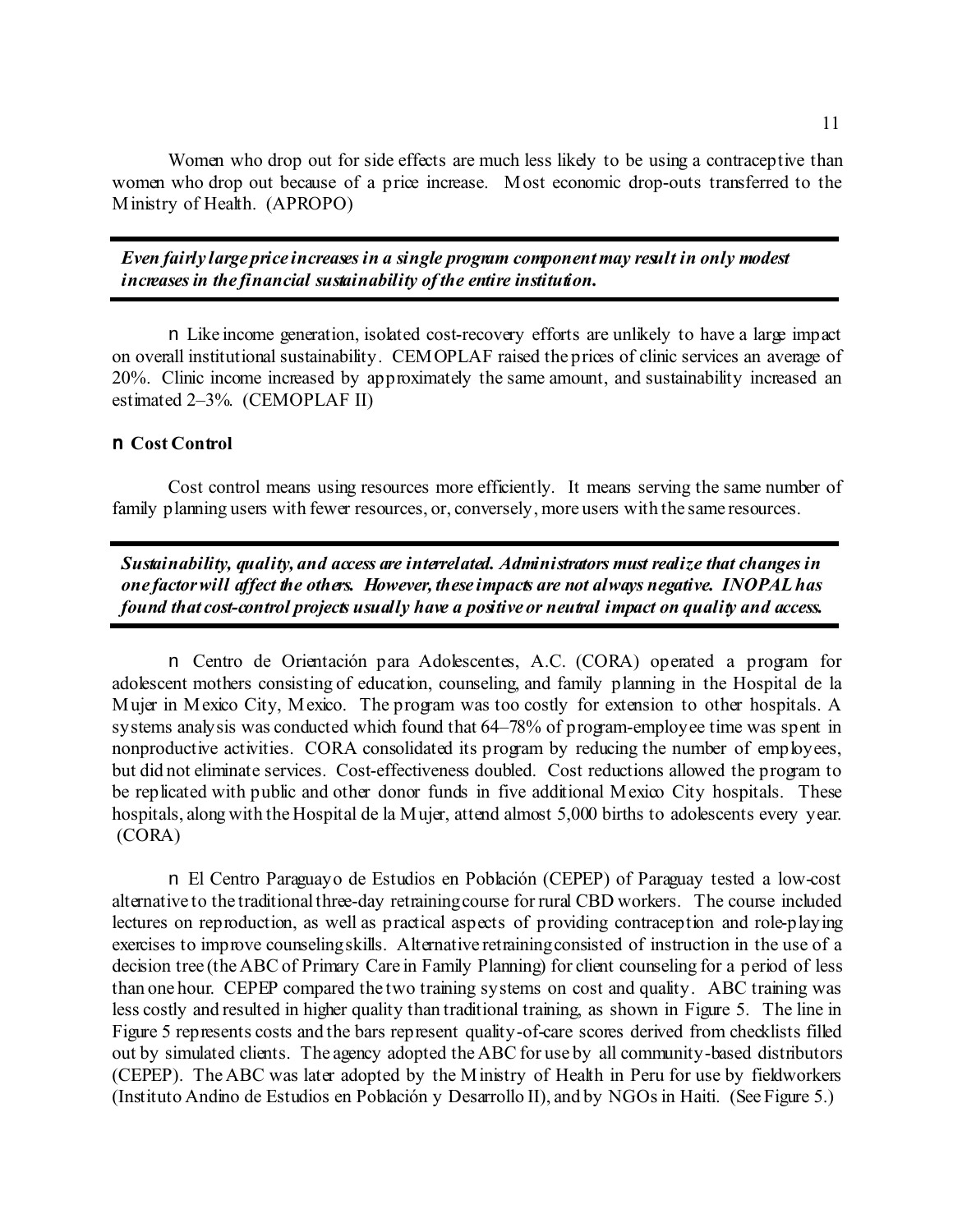

n Table 4 shows how choosing an IUD revisit norm forces programs to confront the problem of balancing costs and access against problem detection. CEMOPLAF felt that its IUD revisit norm of four required revisits was too costly for the agency and clients. Moreover, most CEMOPLAF clinics were at or near capacity, and client access was becoming a problem. CEMOPLAF was, however, concerned that reducing revisits would increase the number of undetected medical problems. The agency conducted an OR study to model the impact of three different norms on problem detection (expulsion, PID, pregnancy), costs, and access (reduction in revisits).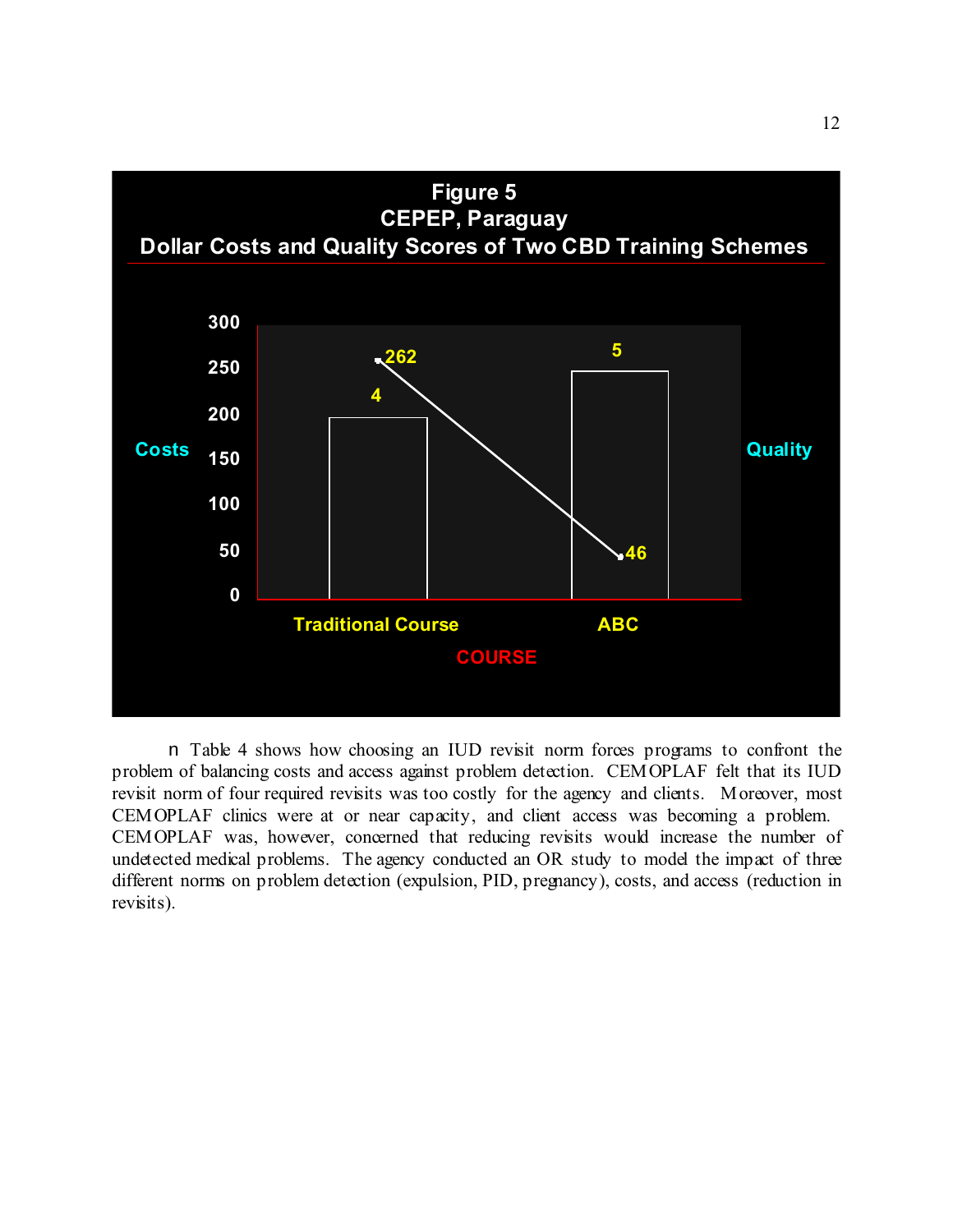**Table 4 Problems detected, number of revisits and costs per 10,000 insertions, for three IUD revisit norms**

| <b>NORM</b>                                                | <b>PROBLEMS</b><br><b>DETECTED</b><br>PER YEAR | <b>NUMBER</b><br>OF<br><b>REVISITS</b><br>PER YEAR | <b>NET AGENCY</b><br><b>COST PER</b><br><b>YEAR</b> | <b>TOTAL</b><br>$(ACCEPTOR +$<br><b>AGENCY) COST</b><br><b>PER YEAR</b> |
|------------------------------------------------------------|------------------------------------------------|----------------------------------------------------|-----------------------------------------------------|-------------------------------------------------------------------------|
| 4 required<br>revisits in<br>first year                    | 582                                            | 23,100                                             | \$28,000                                            | \$100,000                                                               |
| 1 required revisit<br>1n<br>first year, others<br>optional | 527                                            | 14,800                                             | \$18,000                                            | \$64,000                                                                |
| All revisits<br>optional                                   | 423                                            | 8,300                                              | \$10,000                                            | \$36,000                                                                |

CEMOPLAF switched from the four revisit norm to a one revisit norm (the all revisits optional norm was rejected because providers felt it would result in too many missed problems). The new norm was superior in terms of costs and access, and reduced problem detection by only 55 problems per 10,000 insertions. Cost savings contributed approximately 1.5–2% to overall agency sustainability. The project also reduced client costs including travel, price of service, and the opportunity cost of time spent revisiting. (CEMOPLAF I)

#### n **SELF-SUSTAINING AND FOR-PROFIT ORGANIZATIONS**

Attracting new organizations to family planning increases the availability and variety of service and information outlets, and adds organizations that do not compete for national or international donor family planning resources. Increasing the participation of self-sustaining and forprofit groups in family planning makes it possible for some clients to transfer from subsidized public sector and NGO organizations to self-supporting medical insurance plans and HMOs.

*For-profit organizations can be persuaded to offer family planning by demonstrating the cost savings that the service can produce.*

n Medical Protection to Companies Ltd. (PROMEDICA) is a for-profit Brazilian HMO. PROMEDICA adopted postpartum/post-abortion family planning as the result of an OR project. The project examined the costs and benefits of providing postpartum/post-abortion IUDs and other temporary methods. Postpartum IUD acceptors used an average of one appointment less during the first six months after delivery, compared to interval IUD acceptors. Post-abortion clients saved two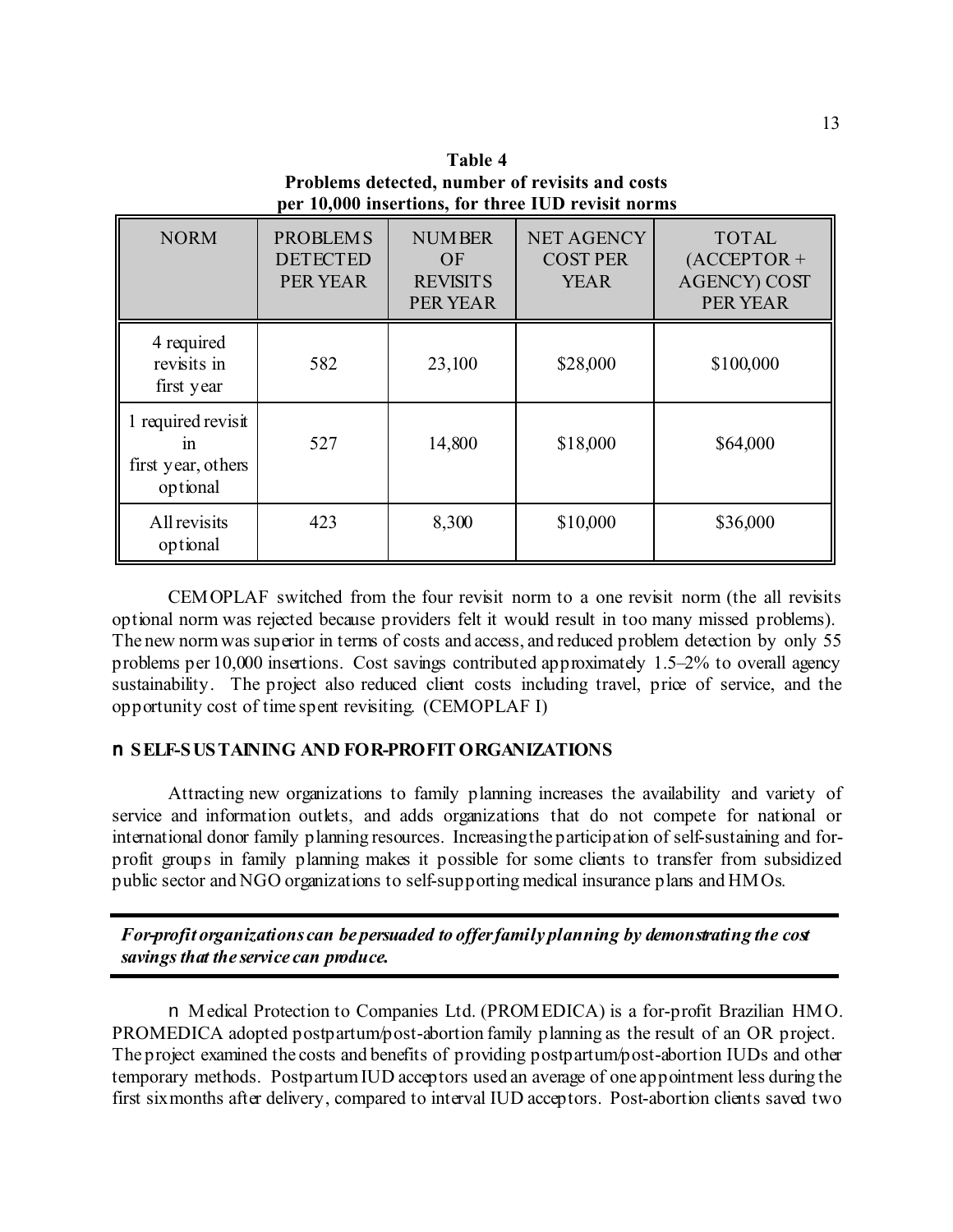visits. The project calculated family planning costs and savings in terms of services that were either used or prevented. PROMEDICA estimated that it prevented one pregnancy-related hospital stay for every 17 patients who accepted a temporary family planning method within the first six months postpartum. Finally, it compared the cost of providing services to 17 family planning acceptors with the cost of one patient admitted to the hospital for pregnancy. The cost-benefit relationship was 2.8 to 1. In the context of a for-profit health care provider, family planning costs can be more than compensated by the savings from reducing other costs. (PROMEDICA)

## *For-profit groups may also offer family planning if the service provides them with a market advantage over competitors.*

n Prepaid health care organizations in Peru sell maternity packages which typically include prenatal and postnatal visits and delivery but not family planning. MEDICSA, a Lima-based HMO, tested the demand for postpartum family planning. During 13 months, MEDICSA offered all maternity patients postpartum family planning free of charge. All women delivering during the period accepted a method postpartum, over 80% the IUD (a \$35–50 interval service). As a result of the OR, MEDICSA added postpartum family planning to its maternity package at no additional cost to the client. The company was able to do this because of the low cost of providing postpartum IUD services. (MEDICSA)

*Some self-sustaining service delivery organizations will add family planning if they are provided with technical assistance. Others fear that adding family planning will cause trouble with communities and religious groups. They can often be induced to add family planning as part of a broader program of reproductive health services.*

n AGROSALUD is a non-profit Guatemalan HMO serving over 25,000 agricultural workers. AGROSALUD was interested in adding family planning but was uncertain how to proceed. INOPAL provided technical assistance including provider training, supervision, Management Information Sciences (MIS), and evaluation. The TA resulted in AGROSALUD implementing CBD (pills and condoms) and clinical services (IUD, male and female sterilization). (AGROSALUD)

n In Honduras, many local and international organizations (such as CARE, Save the Children, Foster Parents Plan, and Meals for Millions) recognized the need for family planning but were reluctant to provide services for fear of a negative response from communities and religious groups. Instead of concentrating solely on family planning, INOPAL provided technical assistance in implementing reproductive health services that also included breastfeeding promotion and cancer prevention. The organizations were not criticized and most went on to establish services, which increased the number of rural family planning/reproductive health workers by 118%, to a total of 2,600.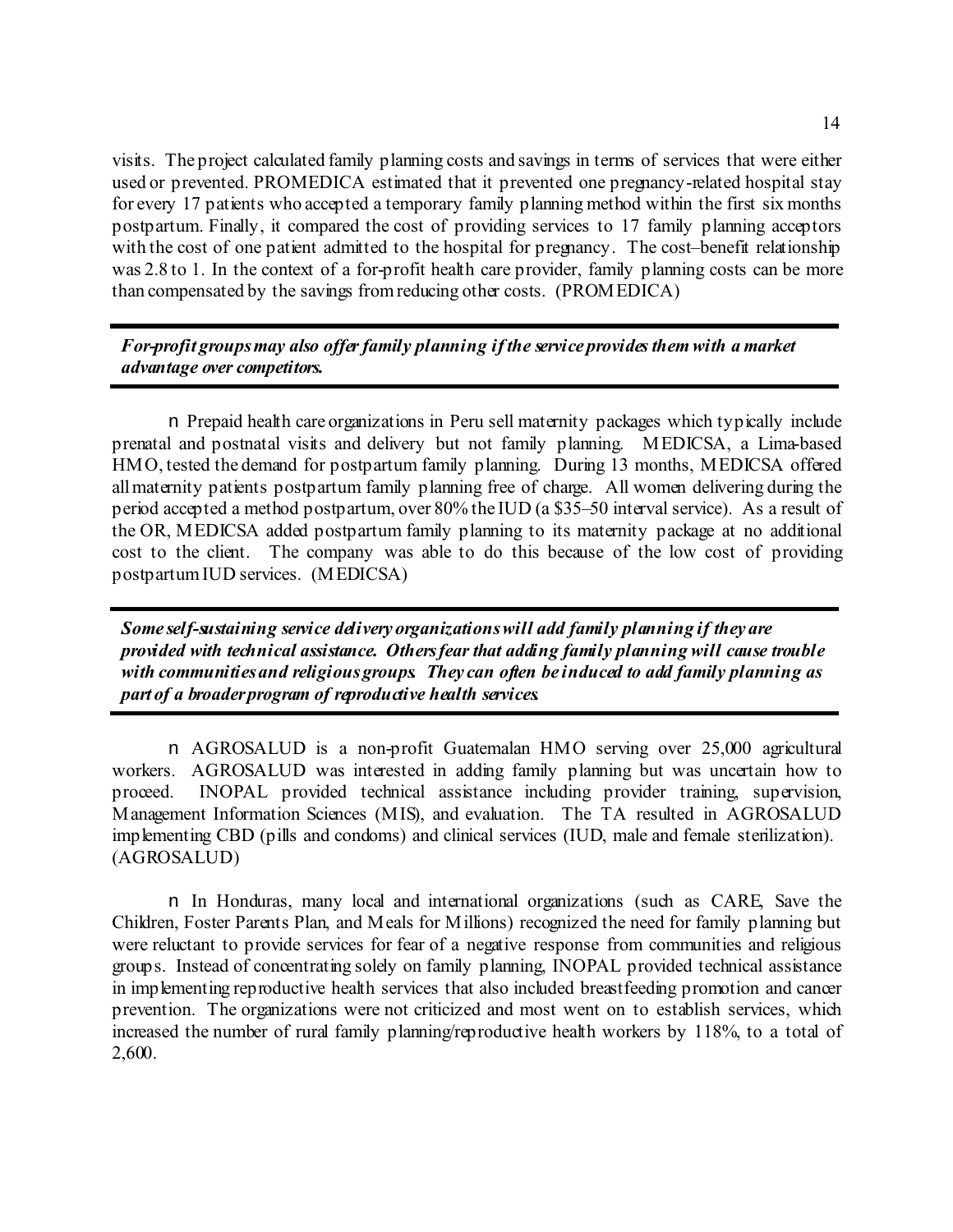#### **B. SPECIAL POPULATIONS**

A special population is any group that faces exceptional barriers to receiving services. Common barriers in Latin America include lack of services when needed (a barrier for postpartum and post-abortion women); unavailability of desired methods (barriers for men and rural populations); and linguistic, cultural, gender, and age differences between clients and providers (barriers for indigenous groups, men, and adolescents).

## n **ADOLESCENTS**

*Lack of knowledge is an important barrier to successful family planning use among sexually active adolescents. INOPAL supported family life education courses that included information on sexuality and contraception. These courses were found to have a long-term impact on knowledge of family planning methods. Evidence also suggested that sex education did not increase adolescent sexual behavior.*

n Courses can increase contraceptive knowledge among adolescents. A family life education course tested by Instituto Mexicano de Investigación de la Familia y Población (IMIFAP) in 88 Mexican secondary schools increased the proportion of students who could name at least one contraceptive method from 40% to 80%. Experimental group students who received the course were no more likely to become sexually active than controls who did not take the course. However, sexually active experimental group students were more likely to use contraceptives than sexually active controls. (IMIFAP) (See IMIFAP box.)

n INOPAL II conducted a follow-up study of adolescents who had participated in sex education classes offered as part of an INOPAL I OR project with Prosuperación Familiar Neoleneses (PSFN) of Monterrey, Mexico. Five years after taking the course, PSFN graduates had significantly higher family planning knowledge than a group of controls who had not received a course. The group that had taken the course was no more likely than those who had not taken a course to have had sexual relations in the month prior to the interview. (PSFN)

**Table 5 Comparison of family planning knowledge levels and sexual activity: adolescents who received and did not receive PSFN sex education course**

| <b>INDICATOR</b>                                 | <b>ADOLESCENTS</b><br><b>TAKING</b><br><b>COURSE</b> | <b>ADOLESCENTS</b><br><b>NOT TAKING</b><br><b>COURSE</b> |
|--------------------------------------------------|------------------------------------------------------|----------------------------------------------------------|
| $\%$ knowing 3+ family planning<br>methods       | 68.1%                                                | 40.7%                                                    |
| % sexually active in month<br>prior to interview | 29.3%                                                | 27.9%                                                    |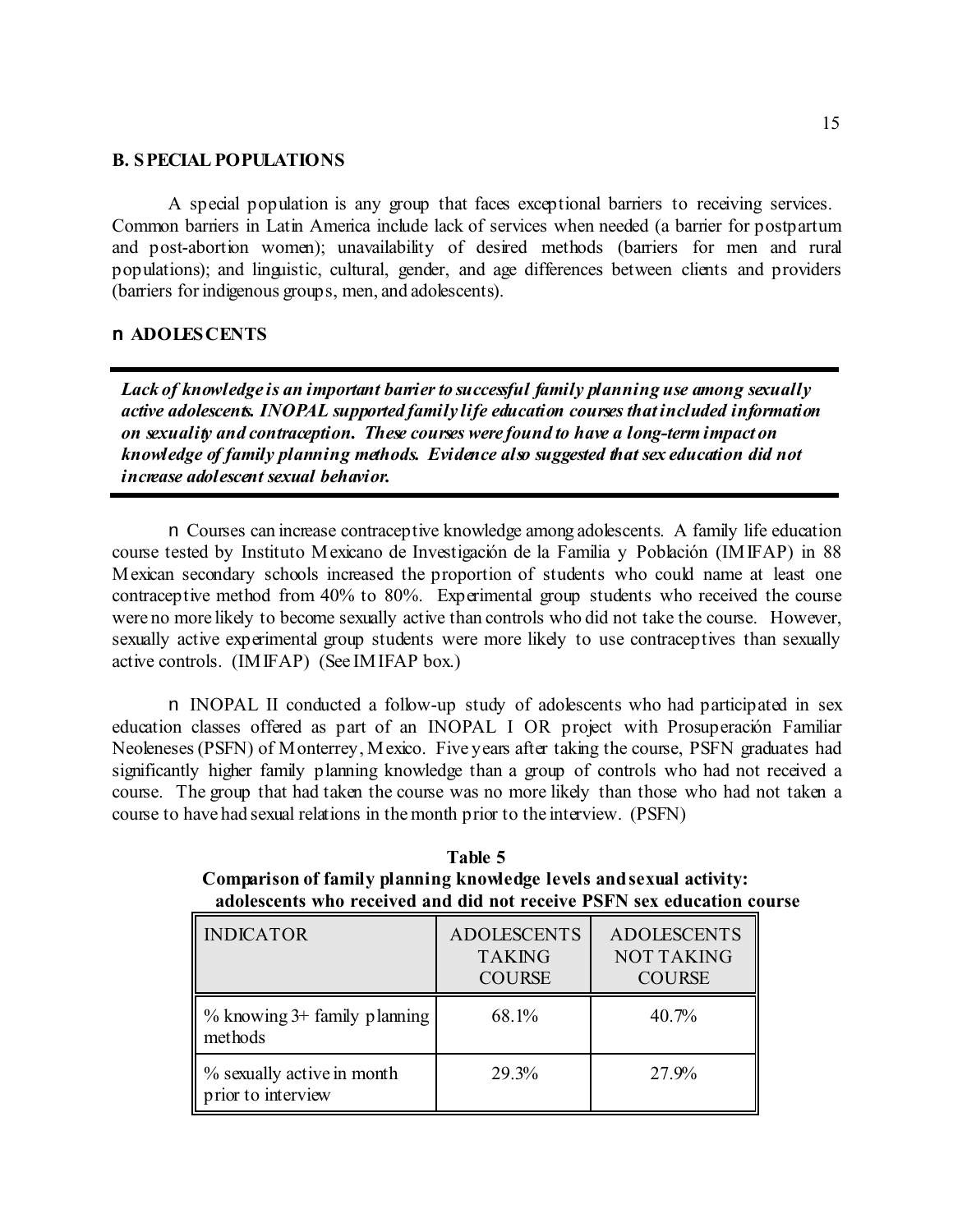### *Family life education courses are acceptable to LAC parents, teachers, and students.*

n Figure 6 shows the responses of parents, teachers, and students to a question about including the family life "Adolescence and Development" course, which included information on family planning and reproduction, in the curriculum of Mexican National Secondary Schools. Positive feedback from students, parents, and teachers helped the Mexican Ministry of Education decide to incorporate large parts of the course in the National Secondary School Curriculum. The State of Coahuila made the entire course a requirement in its public schools. The IMIFAP course is also the most used family life curriculum in Mexican private schools. With funding from other donors, IMIFAP conducted training of trainers in other Latin American countries. (IMIFAP) (See Figure 6.)

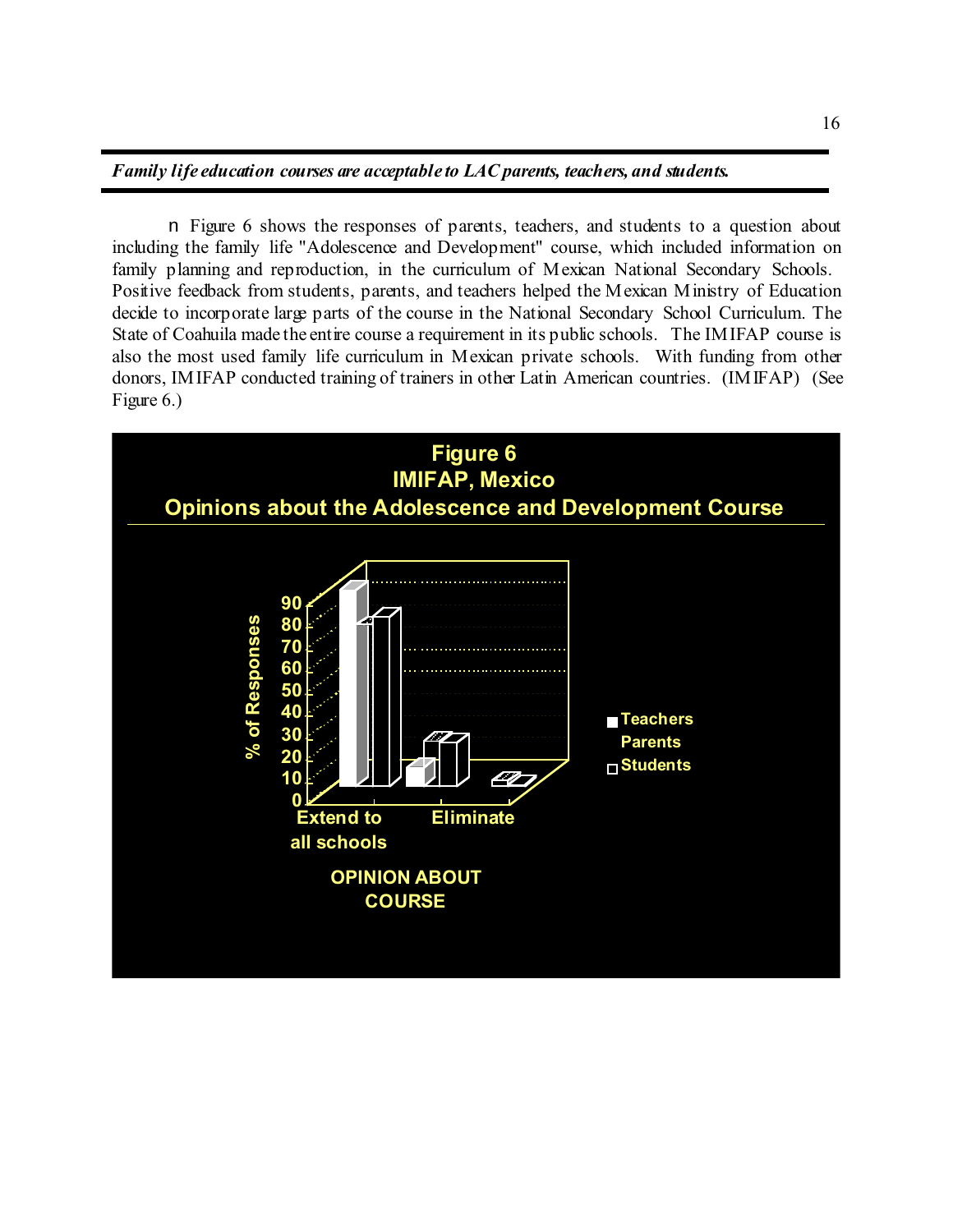#### n **MEN**

INOPAL research suggests that men will participate in family planning if provided the opportunity in a way that is sensitive to their special needs. In Latin America, family planning has traditionally been integrated with maternal and child health services, which are not accessible to men. INOPAL projects found a large demand for male methods when services were offered in ways and times that were acceptable and convenient to men.

*Providing family planning services outside of a maternal and child health setting can increase male participation.*

n In Iquitos, Peru, the Ministry of Health offered family planning in two hospitals in morning clinics also offering maternal and child health services. VECINOS PERU assisted the Ministry in testing the effectiveness of afternoon clinics dedicated exclusively to family planning. One impact was an increase in the number of male users. In the two integrated morning clinics, 2–6% of family planning clients were men. In contrast, 14–24% of clients at the afternoon clinics, devoted exclusively to family planning, were men (VECINOS PERU II). A similar pattern of results was obtained during an INOPAL I study of afternoon clinics in the mountain cities of Ayacucho and Huancavelica. (VECINOS PERU I)

n Male workers can improve the family planning knowledge and attitudes of men. The Ministry of Health in Mexico used men to promote family planning among predominantly male organizations like peasant unions and community councils. Family planning knowledge increases of 25–35% were registered in communities with male promoters, and the number of men approving of male or female sterilization as contraceptive methods increased by 17–26%. The Ministry of Health adopted the strategy in heavily rural states. (Dessarrollo e Investigación de la Planificación Familiar, A.C.)

*There appears to be a large potential demand for vasectomy in Latin America.*

n In Mexico, a survey of Instituto Mexicano de Seguro Social (IMSS) clients found that nearly one-third of married men (31%) and one-fifth of married women of reproductive age not already using sterilization would probably choose vasectomy as their first choice when they achieved their desired family size. (IMSS)

To assist in services planning, INOPAL II constructed a composite profile of a Latin American vasectomy acceptor from surveys and focus groups conducted during INOPAL I and INOPAL II. (See Figure 7.)

OR projects also studied information-seeking behaviors during vasectomy decision- making and found opportunities for programs to intervene in all stages of the process. (See Figure 8.)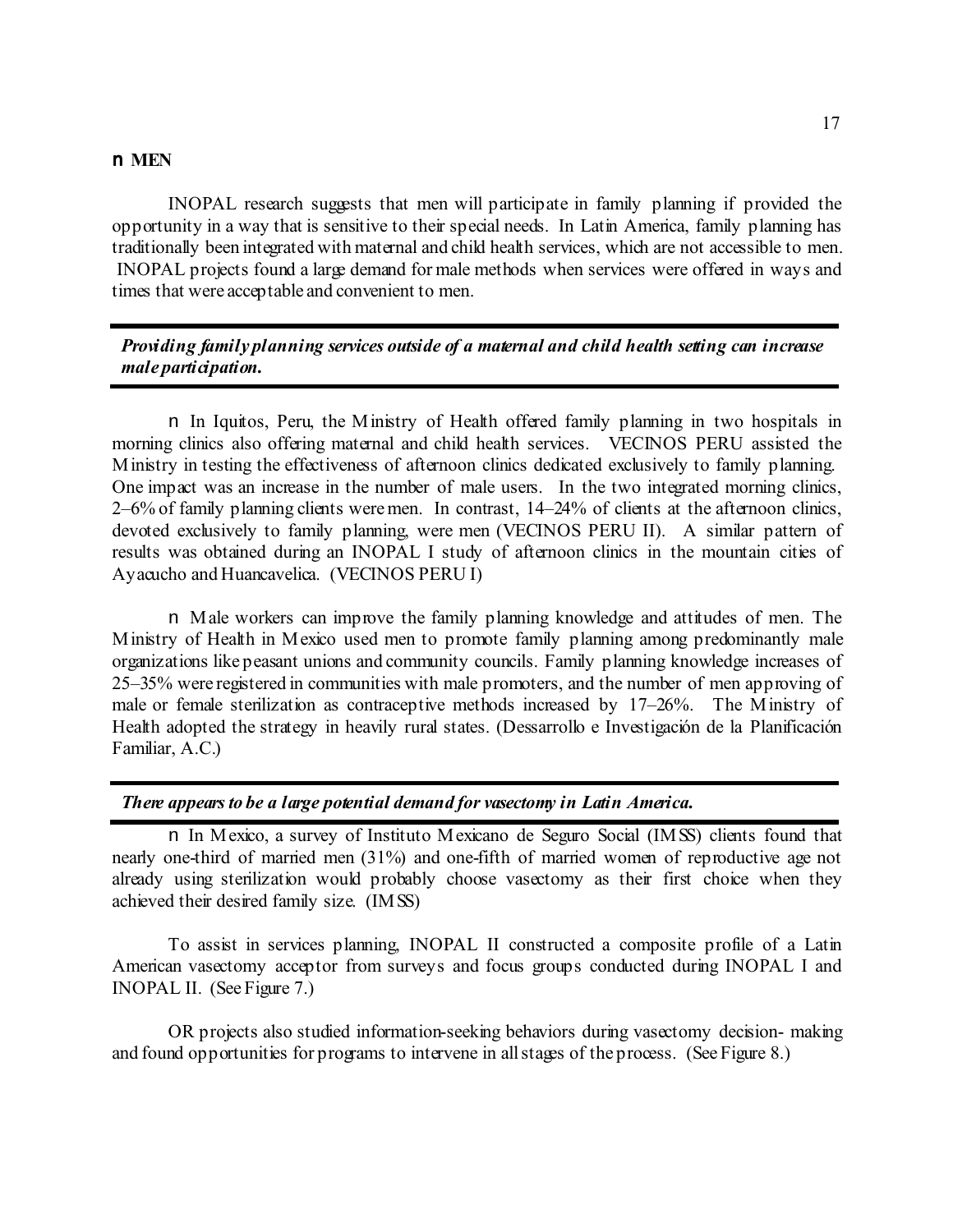*Women play important roles in making their partners aware of vasectomy, and they exercise the most influence over their partner's decision to adopt the method. Women attending family planning clinics and perinatal services should receive orientation and written materials about the method.*

*Because potential users seek out vasectomized men for information, recruiting satisfied users as volunteer promoters may be an effective clinic-based vasectomy promotional activity.*

n The IMSS compared two in-clinic vasectomy promotion strategies. In the first intervention, newly vasectomized volunteers were provided with brief training in making referrals and with vasectomy information materials to pass out among their friends. In the second intervention, promotional videos were shown to nonvasectomy clients in waiting rooms. One clinic served as the control. As shown in Figure 9, using volunteer promoters appears to have resulted in a larger relative increase in vasectomy acceptance (13% vs. 7% in the control and 8% in the video intervention groups.)

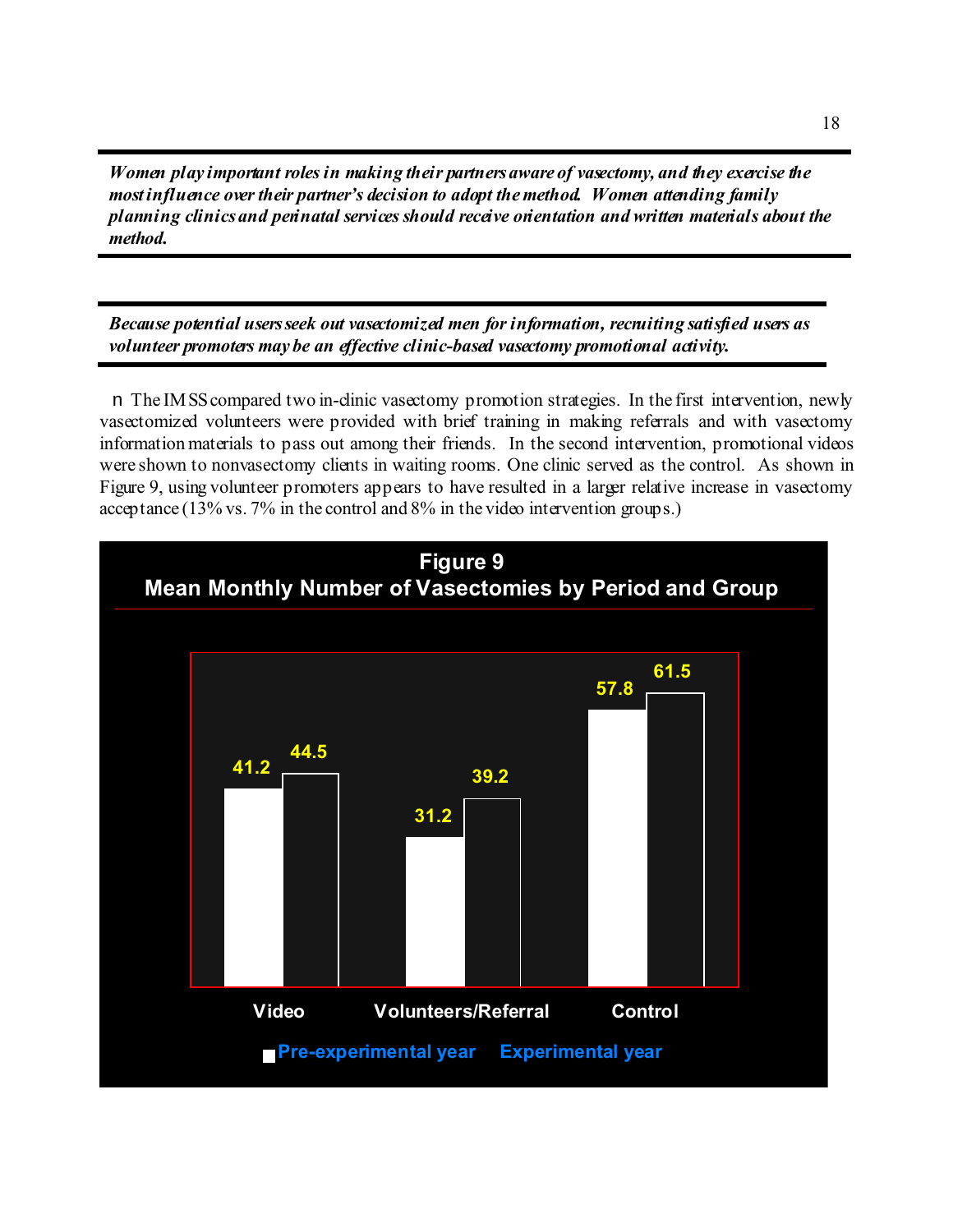The satisfied-user strategy was adopted by IMSS and is used in over 100 clinics in 13 Mexican states. IMSS also decided to adopt the somewhat less effective strategy of showing vasectomy videos in clinic waiting rooms. (Academia Mexicana de Investigación en Demografía) (See Figure 9.)

## n **POSTPARTUM WOMEN**

In Latin America nearly 43% of all conceptions occur within 15 months of a previous birth. Early conception is a leading cause of high-risk pregnancy and maternal and child morbidity and mortality in the region. Since most women in Latin America now deliver in health facilities, hospital-based postpartum family planning programs have the potential to reduce the number of early, high-risk pregnancies. In INOPAL II sub-projects, postpartum services included prenatal contraceptive information, the offer of appropriate family planning methods prior to hospital discharge, and, in some projects, the offer of contraceptives at 40-day and subsequent postpartum visits.

*Postpartum family planning services are popular with Latin American women.*

n A survey of women delivering in a large Lima hospital indicated that over 40% wished to receive a family planning method prior to discharge. Figure 10 shows the desired timing of contraceptive initiation among new mothers. (PROFAMILIA/Instituto Peruano de Seguridad Social). (See Figure 10.)

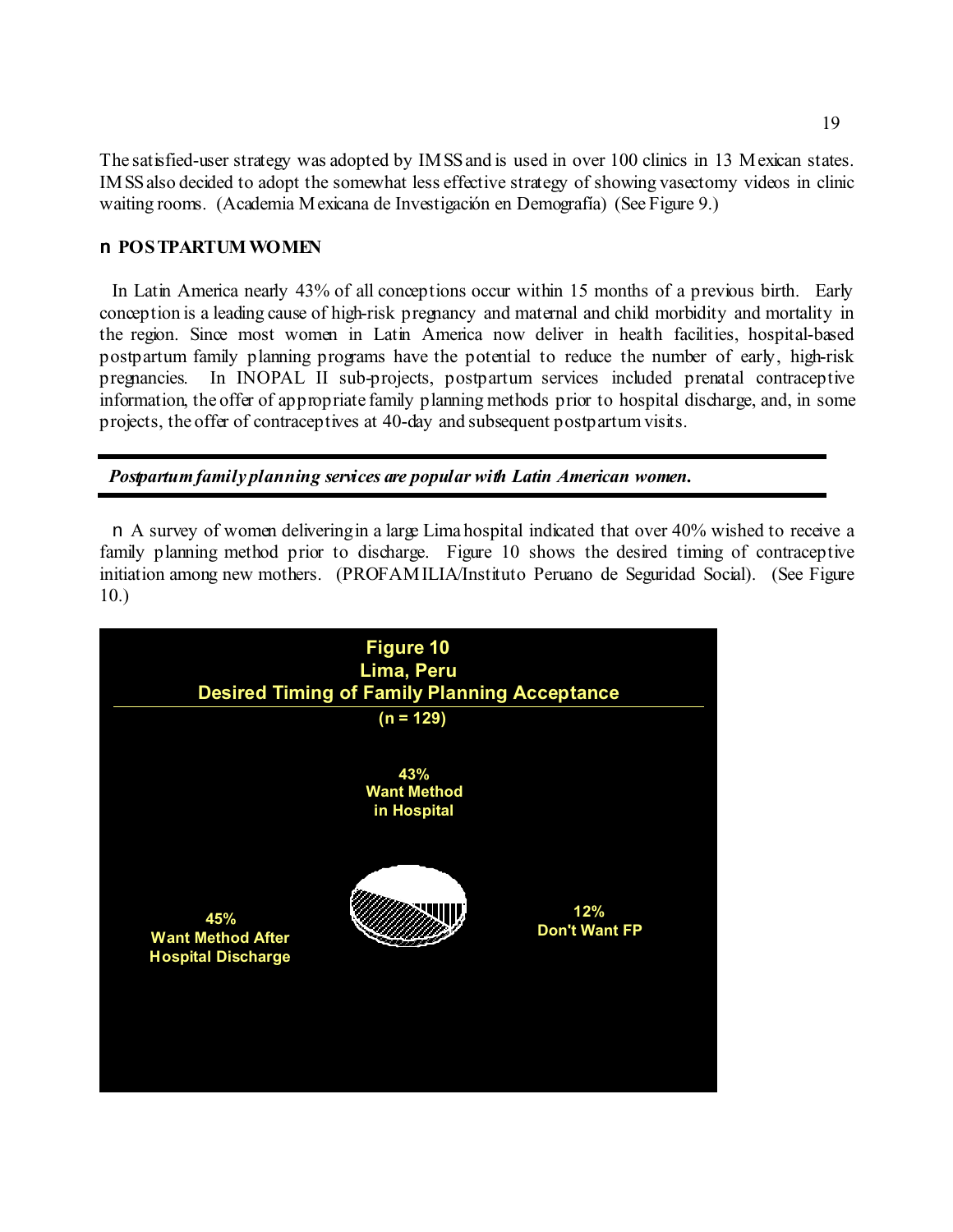n Acceptance rates vary by setting and variety of contraceptives offered, but important numbers of new acceptors are recruited by most postpartum programs. In a Brazilian HMO, postpartum acceptance of all methods within six months of childbirth reached 68%. In the same study postpartum, in-hospital IUD acceptance reached almost 33%. In public hospitals in Peru, IUD acceptance ranged from 7–22%, depending on the hospital. The Brazilian HMO, PROMEDICA, the Peruvian social security system, and the Ministry of Health adopted postpartum family planning system-wide.

n In a Honduran Social Security hospital where a variety of methods was offered at two points in time (at discharge and at a 40-day clinic integrating services for the mother and the infant), overall acceptance was 45% (IHSS). Figure 11 suggests the advantages of offering postpartum family planning at more than one point in time. (See Figure 11.)



n A 40-day postpartum clinic established by a Honduran Social Security hospital was successful both in increasing the rate of return to postpartum services and in increasing postpartum contraceptive use. The proportion of women who returned for a checkup at 40 days postpartum increased from about 15% to almost 40%. Only 19% of the mothers arriving at the 40-day clinic were already using a method, and nearly 61% accepted a method during their visit—mainly mini-pills (51%) and IUDs (41%). The Social Security system now offers postpartum family planning in-hospital and at a 40-day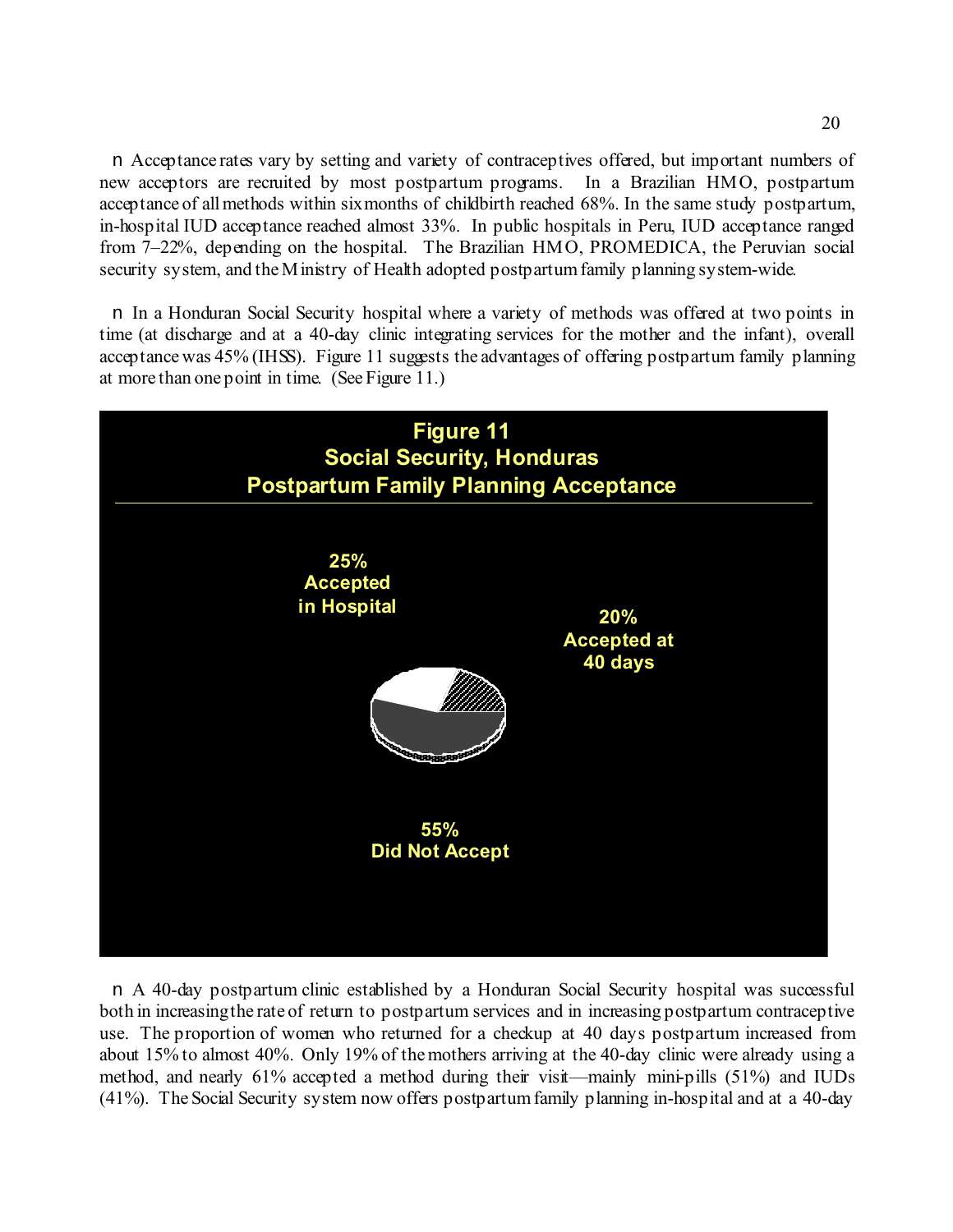clinic to all subscribers and their dependents. (IHSS)

*In existing programs, provider participation, rather than client interest, appears to be the major determinant of postpartum family planning acceptance, implying that managers need to develop techniques to maximize provider participation in postpartum programs.*

n In both INOPAL I and INOPAL II postpartum projects, client acceptance depended on the number of providers in an organization who participated in the project. PROMEDICA was able to stimulate greater participation by physicians in the program by sending reminder letters stating that it was institutional policy to provide postpartum IUD insertions (unless medically contraindicated) for all women requesting the service. The letters also gave physicians feedback on the number and proportion of their maternity patients receiving IUD insertions. Figure 12 shows the impact on IUD acceptance after PROMEDICA management began sending doctors reminder letters. (See Figure 12.)



n Although as many as 40% of women delivering in large Lima hospitals wished to receive an IUD prior to leaving, only about 7% actually obtained the device. In Peru, nurse-midwives deliver most babies born in public sector facilities, but in the Lima hospitals that receive referrals of high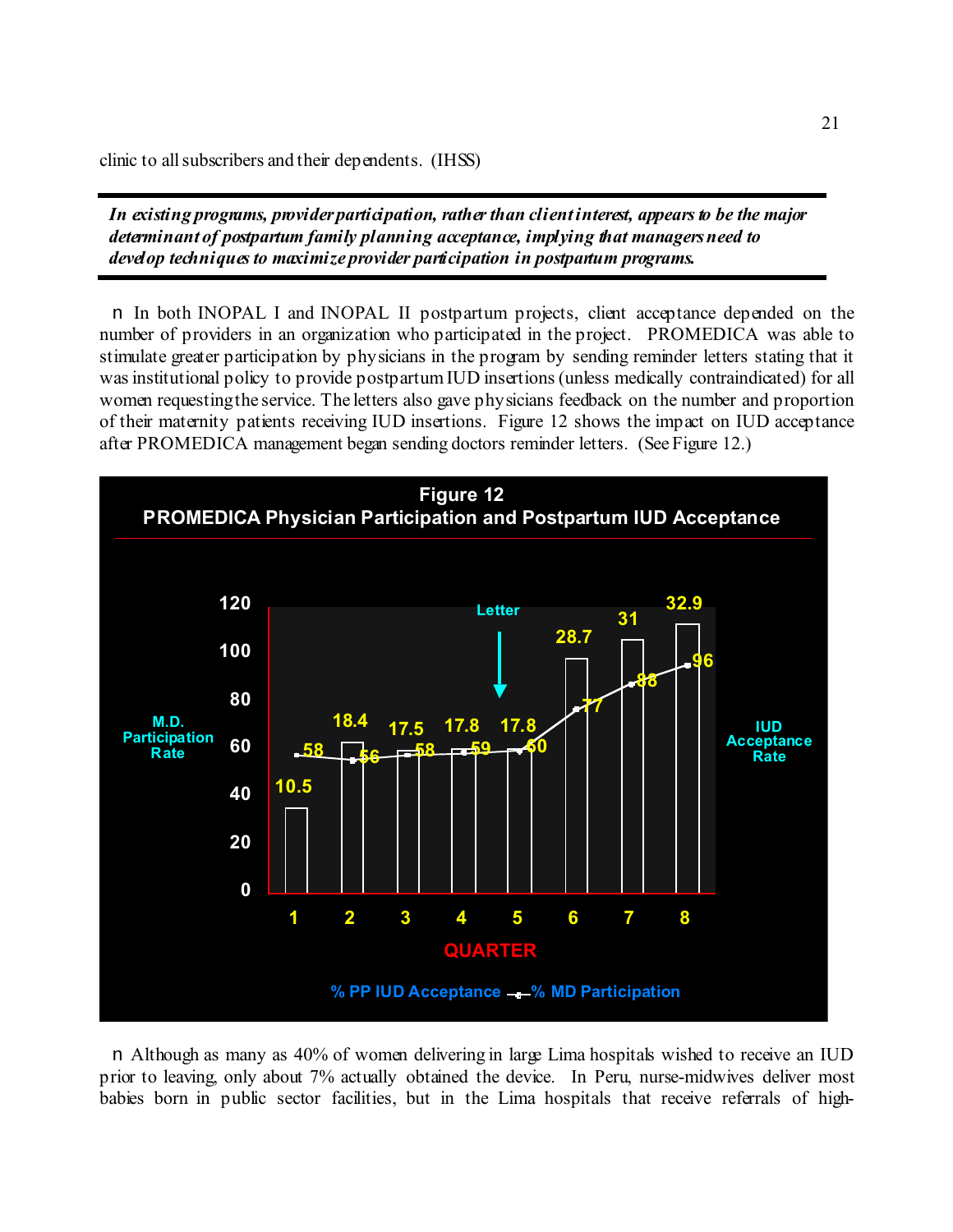reproductive-risk women, norms restrict postpartum IUD insertion to physicians. Limited contacts between physicians and normal-risk patients reduced method availability for women whose births were attended by midwives. In hospitals that permitted nurse-midwife insertion, postpartum IUD acceptance rates were higher, ranging from 17–22%, depending on the hospital. (PROFAMILIA I)

*Postpartum contraceptive use reduces the number of early pregnancies.*

n PROMEDICA compared pregnancies among two groups of nonsterilized women: those accepting a temporary method postpartum and those not accepting a method. Within 21 months of their last birth, 13% of nonacceptors experienced a pregnancy-related hospitalization in PROMEDICA, compared to 5% of postpartum acceptors. (PROMEDICA)

*Postpartum contraceptive services are cost-effective compared to interval services and are costbeneficial to the institution providing them.*

n The Peruvian Social Security Institute (IPSS) estimated that a postpartum IUD insertion costs less than 40% an interval IUD insertion. PROMEDICA found that every \$1 invested in postpartum family planning services saved the company \$2.80 in pregnancy-related services. PROMEDICA adopted postpartum family planning in all its hospitals. (PROFAMILIA/IPSS and PROMEDICA) (See IPSS box.)

## *Integrated postpartum services may be feasible in rural areas, even where most women deliver at home.*

n Postpartum family planning programs are usually restricted to hospitals. However, in rural Haiti, up to 90% of women deliver at home. Comité Bienfaisance de Pignon (CBP) provides health services to a rural population. CBP added a postpartum service consisting of paid, trained traditional birth attendants (TBAs) who bring women for prenatal and postpartum services including check-ups for mother and baby, breastfeeding counseling, vaccination, and family planning. TBAs managed to recruit 60% of women delivering in the area during a four-month period, 17% of whom accepted a family planning method at the postpartum clinic (another 17% had accepted a method prior to the visit from a community-based distributor). Women accepting during the postpartum visit were more likely to receive a clinical method (sterilization, NORPLANT, DMPA) and less likely to receive condoms, tablets, and pills than postpartum women accepting from community-based distributors. CBP extended its integrated rural perinatal program from an area serving 40,000 to one serving approximately 100,000 people. (CBP)

*Programs offering the Lactation Amenorrhea Method can increase duration of exclusive breastfeeding to the benefit of children as well as mothers.*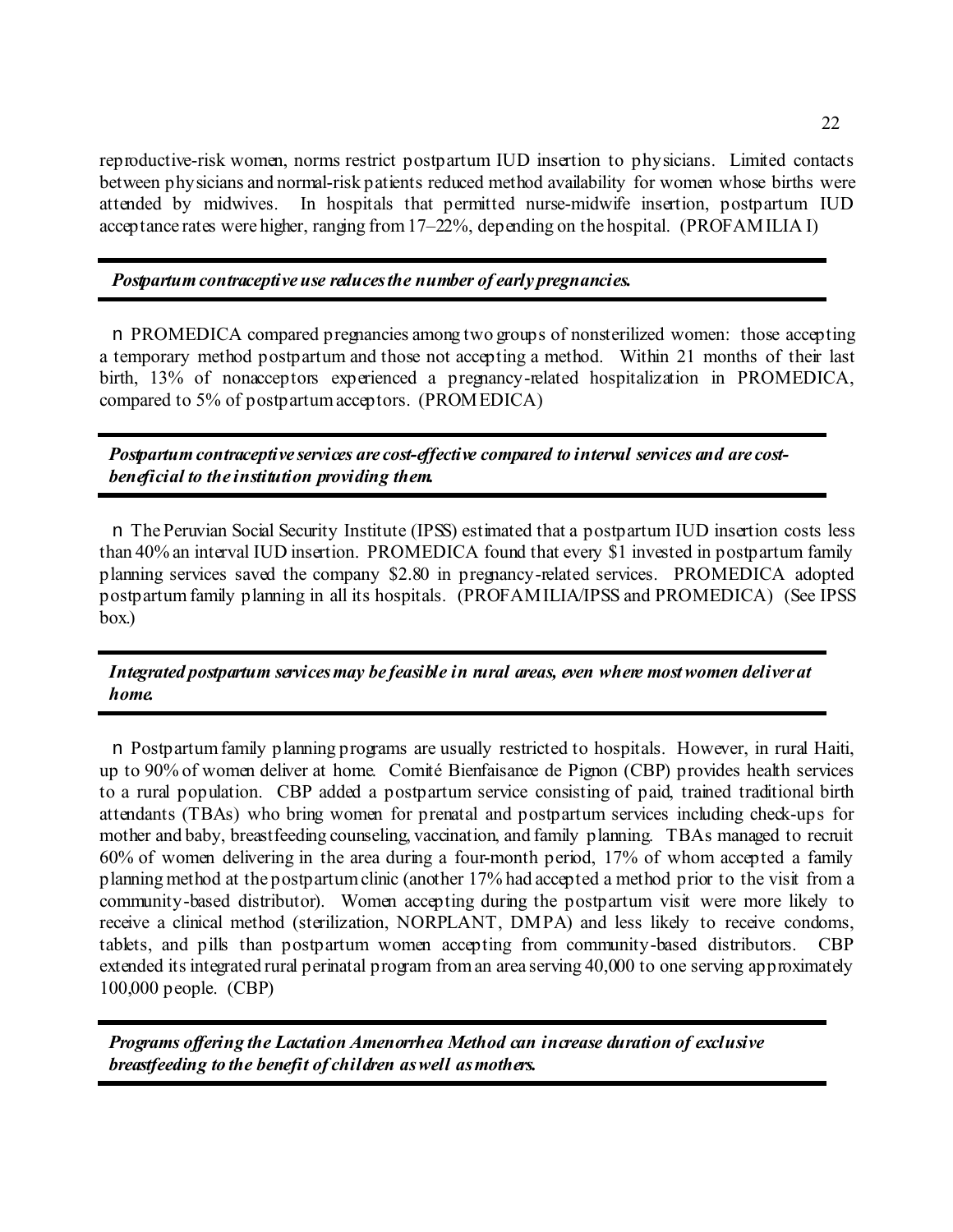n A program in rural Honduras increased the median duration of exclusive breastfeeding among experimental-group women from 1.2 to 3.0 months while median duration among controls remained at 1.2 months (Asociación de Lactancia Materna). CARE/Honduras more than doubled the percentage of mothers exclusively breastfeeding at four months, from 40% to 87% (CARE/Honduras). After completion of the rural projects and dissemination of results, a total of 18 NGOs and the Ministry of Health received technical assistance from AHLACMA to add breastfeeding promotion to their health services.

n In urban Brazil, an LAM promotion project conducted by IMIP resulted in 13% of women using LAM as a contraceptive at three months postpartum. A great advantage of the method was its impact on child health. The infants of women in the group offered LAM had significantly lower morbidity and hospitalization rates than children of control mothers. No significant between-group differences were found in pregnancy rates at 12 months postpartum. IMIP added LAM promotion to its routine services for all postpartum women. (IMIP)

| <b>PROBLEM</b>             | <b>CHILDREN OF LAM</b><br><b>USERS</b><br>$N = 215$ | <b>CHILDREN OF</b><br><b>CONTROLS</b><br>$N = 350$ |
|----------------------------|-----------------------------------------------------|----------------------------------------------------|
| HIGH RESPIRATORY INFECTION | 49.8                                                | 74.1                                               |
| <b>OTITIS/EAR PAIN</b>     | 1.9                                                 | 13.2                                               |
| <b>HOSPITALIZATION</b>     | 7.1                                                 | 18.1                                               |
| NO REPORTED MORBIDITY      | 27.9                                                | 14.4                                               |

**Table 6 Comparison of selected 12-month morbidity rates among children whose mothers used LAM and controls who did not**

### n **RURAL POPULATIONS**

Lack of access to services is the greatest family planning problem confronting rural populations in Latin America. No program has yet developed a fully successful service delivery model able to overcome the high costs imposed by dispersed populations. An additional concern is increasing the number of family planning methods available to rural women and men.

*Training para- and non-professional providers remains the key to increased method availability in rural Latin America.*

n In rural Honduras, CARE started a CBD program with a community education component. Contraceptive prevalence increased from 13% to 25%. Training Ministry of Health rural health post staff in IUD insertion increased mean monthly insertions from two to 20. The training curriculum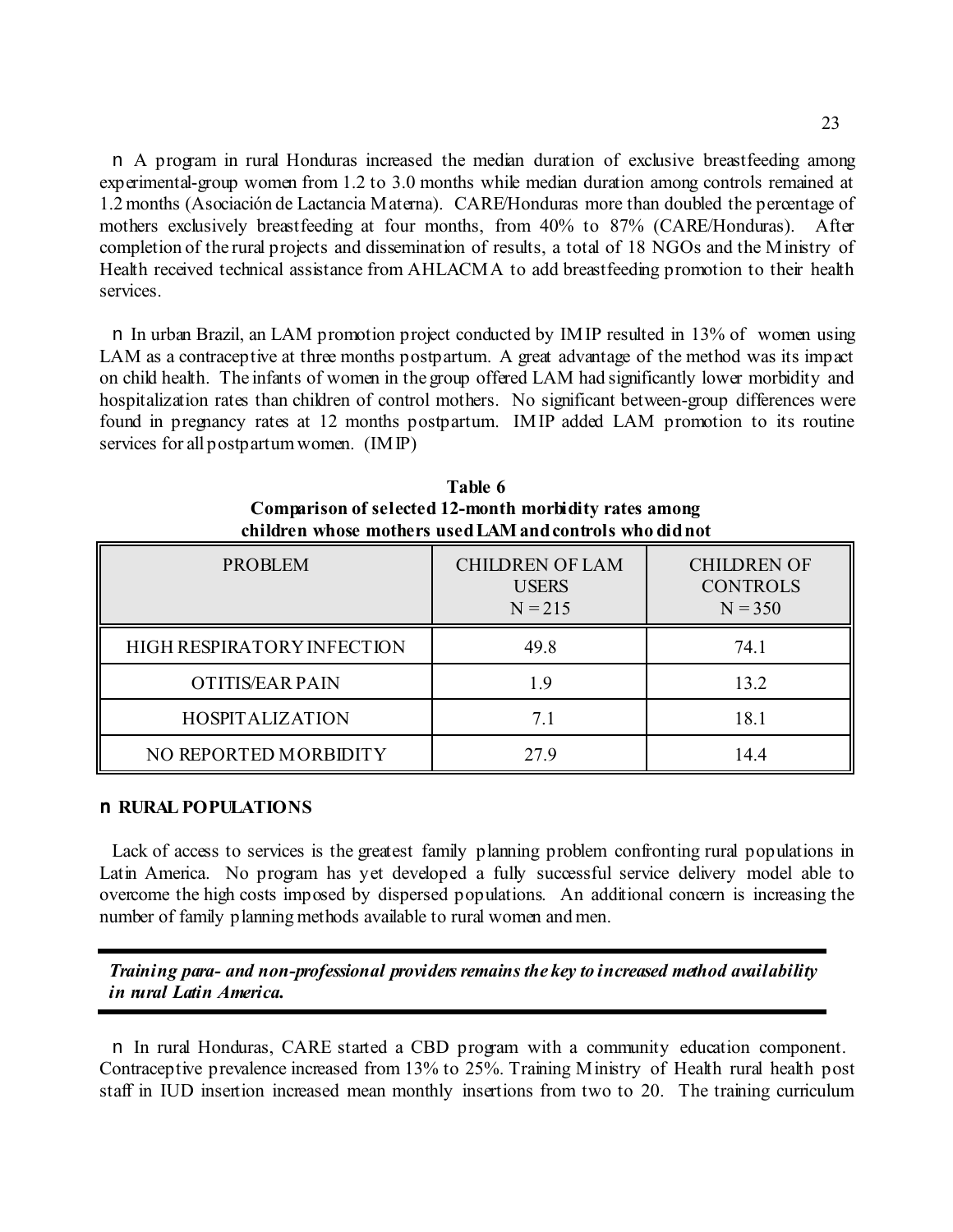developed for the project was adopted by other agencies in Honduras. (CARE/Honduras)

n In Bolivia, INOPAL trained auxiliary nurses in rural areas to insert IUDs and take pap smears. IUD training costs for auxiliaries were initially higher than for professionals. However, auxiliaries remain in rural communities longer than physicians. Consequently, long-term cost-effectiveness of IUD training for auxiliaries may compare favorably with training physicians. (Child and Community Health Project)

n A study in rural Peru used a simulated client methodology to learn if nonprofessional volunteer health workers could successfully provide Depo-Provera (DMPA). The study demonstrated that volunteers could provide as high quality DMPA services as para-professional community health workers, many with several years of experience. (INANDEP/MOH)

n Para-professionals are capable of effective client-targeting activities in rural areas. In Queretero, Mexico, the Ministry of Health experimented with a segmentation and targeting approach to identify and target women in rural communities with unmet need for family planning. Promoters conducted a census of women in rural communities then targeted high-parity women, exceptionally young mothers, and women with an unmet need for contraception. Depending on the community, contraceptive acceptance among targeted women ranged from 38–65%. Targeting was included statewide among the routine activities of rural health workers. (Desarrollo e Investigación de la Planificación Familiar, A.C.)

n In Guatemala, Ministry of Health family planning supervisors are required to visit 100 health centers and posts twice a year. The schedule provided little or no time for training, problem solving, or motivational activities in rural areas. The Ministry tested two strategies to improve supervision: (1) indirect supervision, in which one of the two annual visits to each unit was replaced by a one-day meeting at the district level with the supervisor; and (2) self-assessment, in which one supervised visit was replaced by a two-day workshop where participants filled out self-assessment checklists identifying quality-of-care problems and made a plan to solve identified problems during the following months.

The two experimental groups were compared to a control group that received traditional supervision. In both alternative strategies, supervisors were able to reach a larger proportion of health providers than control supervisors. Cost per provider supervised was lower in the two experimental groups. Supervisors were able to supervise approximately 99% of all posts under the self-assessment strategy at a cost per post of \$114. Group supervision resulted in 86% of posts being supervised at a cost per post of \$97. The traditional system succeeded in supervising only 60% of posts at \$118 per outlet. The Ministry adopted supervision based on provider self-assessment. (FPU/Guatemala)

#### n **INDIGENOUS GROUPS**

Indigenous groups make up a large proportion of unmet need for family planning in many Latin American countries including Bolivia, Ecuador, Guatemala, Mexico, and Peru. Organizations wishing to provide family planning services to indigenous populations must overcome a double set of barriers: those imposed by cultural differences between clients and providers and those imposed by rural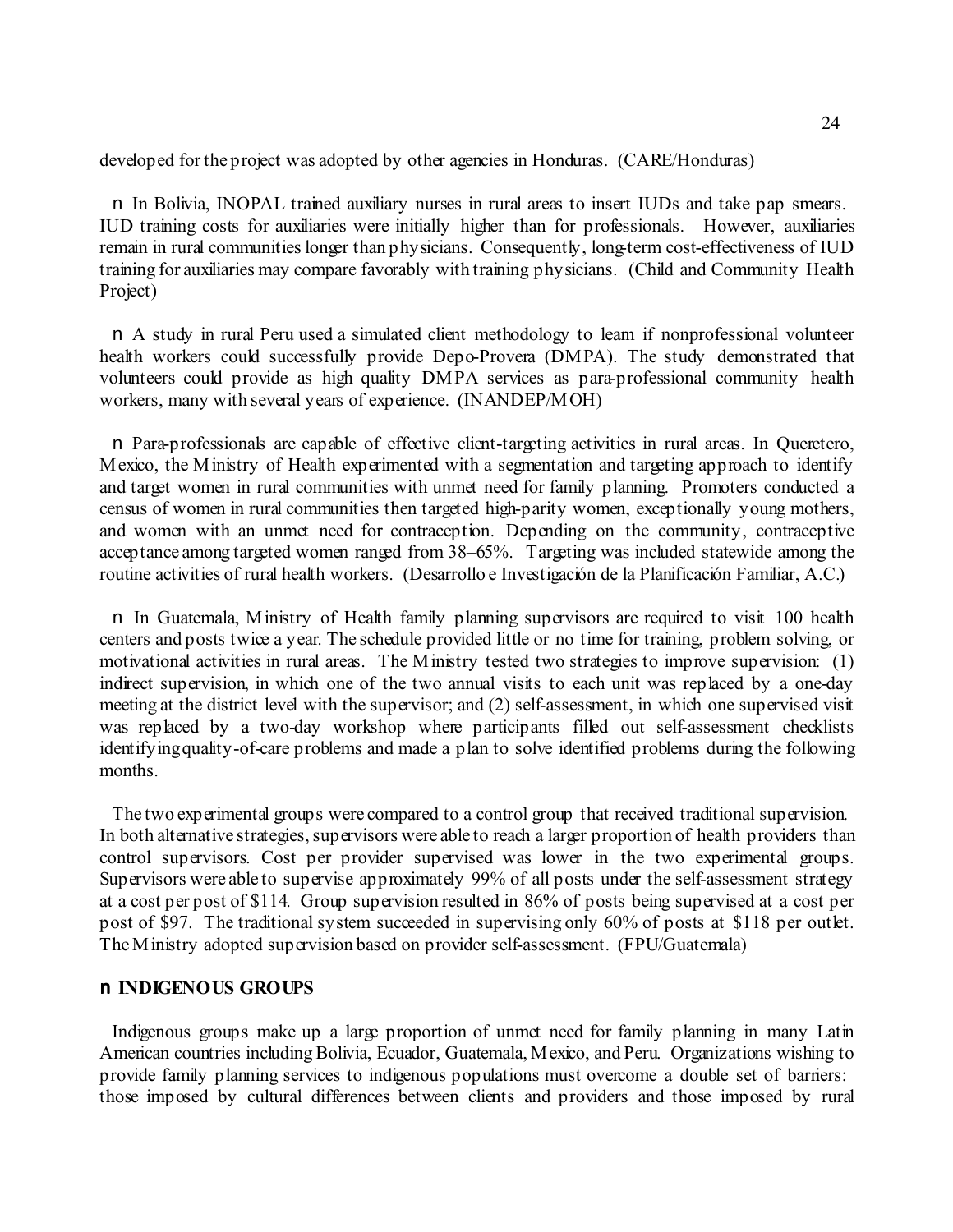location.

*Contraceptive use tends to be low in indigenous communities but potential demand appears high. Misinformation about family planning is common, and services are often not delivered in a culturally appropriate manner.* 

n An OR study conducted by CARE/Bolivia in the indigenous area of Tarija found that use of modern contraceptives was only 7% but that 80% of men and women aged 15–44 wanted to use a modern method. (CARE/Bolivia)

n Like their rural sisters, most urban Aymara women in Bolivia want to regulate their fertility. However, suspicion of modern medicine and modern practitioners is quite high. Consequently, most women used traditional methods. (John Snow, Inc.)

n Among the rural indigenous population in Guatemala contraceptive prevalence is less than 5% for modern methods. Despite low levels of contraceptive use, previous studies have shown a large unmet need for family planning. Service-delivery strategies have focused largely on women, but men in Guatemala most often make family decisions, and they desire large families.

A study investigated the family planning knowledge, attitudes, and behaviors of men in El Quiché, a poor rural department in Guatemala. Focus groups and in-depth interviews confirmed that men believe they should make the decisions regarding reproduction. Most respondents clearly identified the advantages of birth spacing. Their responses, however, demonstrated widespread misinformation about sexuality and reproduction. Most men could identify contraceptives, but knowledge of their use was limited. Only a small minority cited religious beliefs as a reason for nonuse of contraception. Most men were very interested in receiving information about contraception and reproductive health. (APROFAM)

### **C. QUALITY OF CARE**

INOPAL I pioneered quality-of-care activities in Latin America. INOPAL II (1) studied user perceptions of quality; (2) measured quality; (3) operationalized quality-of-care concepts to actually improve family planning services; and (4) examined the impact of quality improvements on contraceptive use.

### n **USER PERCEPTIONS OF QUALITY**

User perceptions of quality are often very different from the quality perceptions of donors and providers. Incorporating user perceptions into donor agency definitions may result in greater services utilization and client satisfaction.

n Users identify amenities such as treatment by physicians, short waits for service, and pleasant surroundings as quality of care. (MEXFAM)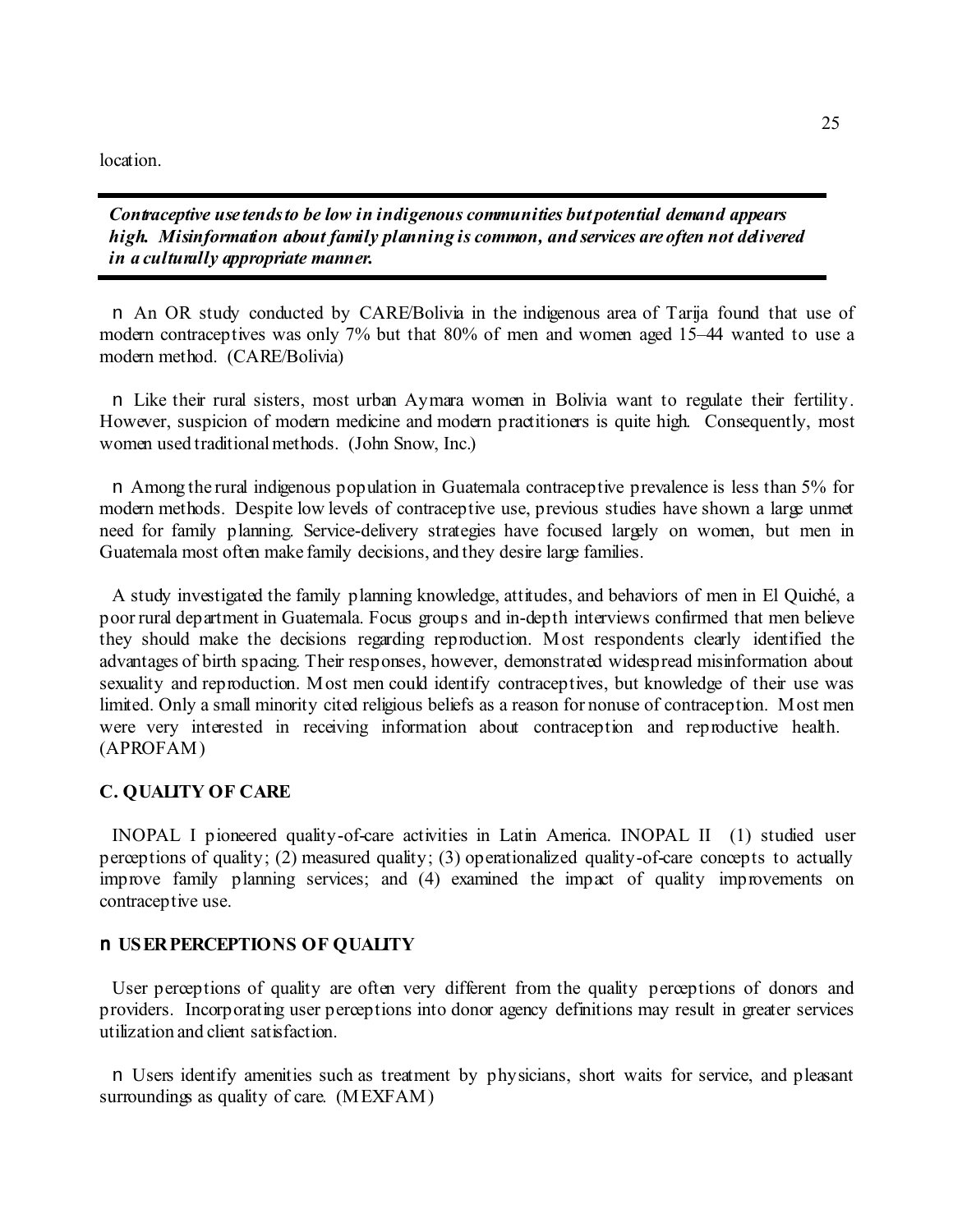n Quality and price are two of the most important factors in choosing a family planning provider. In Ecuador, a survey of potential users showed that women associated higher price with higher quality. Private physicians were seen as offering the highest quality at the highest price, and the public sector as offering the lowest quality at the lowest price. Private, nonprofit organizations were perceived as intermediate on the quality-price scale. While users are concerned with both price and quality, some chose services based on price while others chose services based on perceptions of quality. A hypothesis worth pursuing by NGO family planning organizations is that providers can gain market share by offering higher quality at the same price as competitors or the same quality at a lower price. (APROFE) (See Figure 13.)

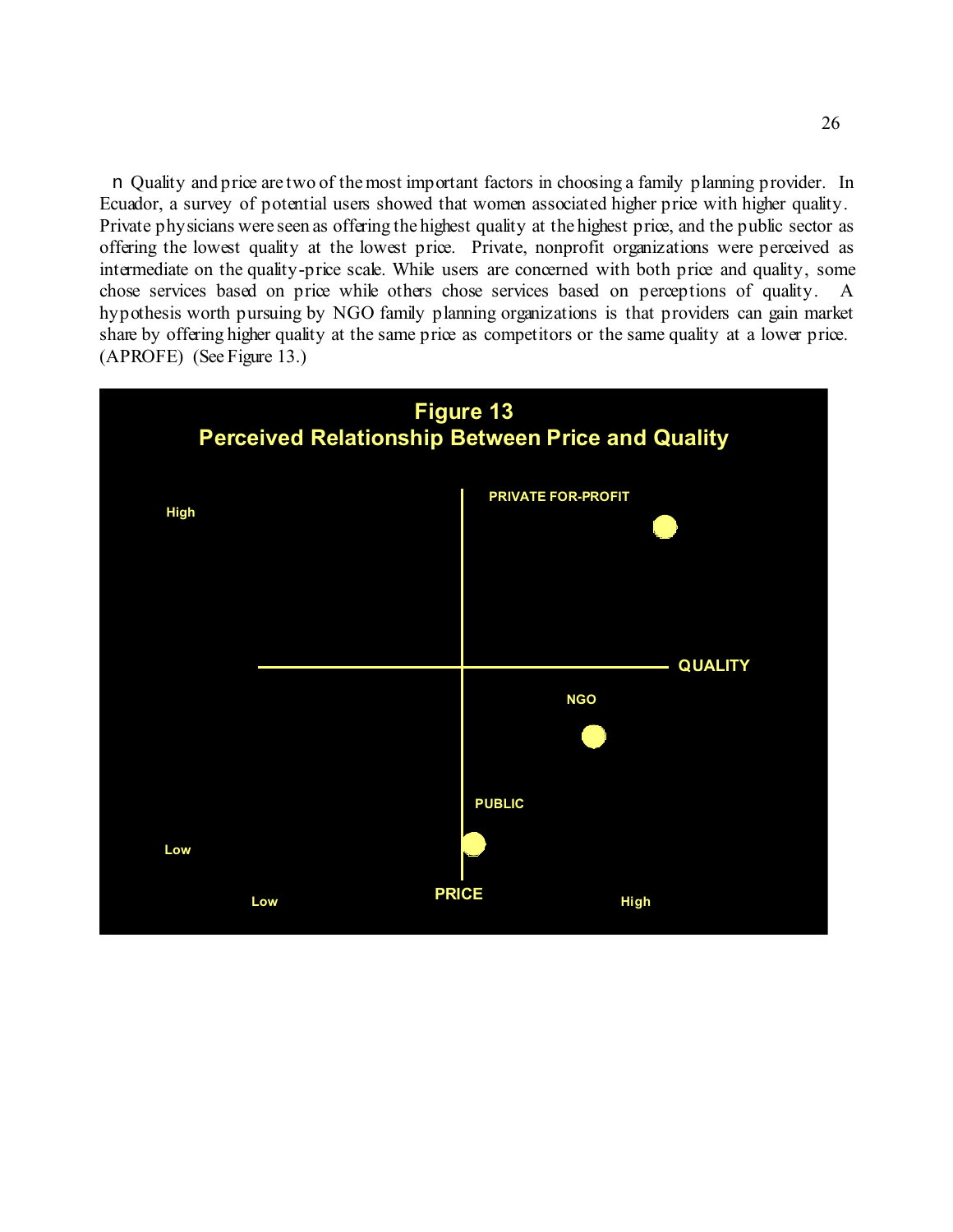### n **MEASUREMENT OF QUALITY**

Measuring quality is a precondition to determining if it can be controlled by managers and if quality has an impact on contraceptive use. INOPAL developed a standardized test of community-based distributor family planning knowledge to measure provider technical competence, and a simulated (mystery) client methodology to study the quality of the client/provider interaction. INOPAL also produced Spanish and Portuguese instruments for situation analysis.

*There is a need for new community-based distributor training techniques to improve the quality of the services they provide.*

n A large proportion of CBD and community health volunteers display a level of family planning knowledge on a standardized test that is no better than chance (the number of correct responses to multiple choice questions expected if the "correct" alternative was selected at random), suggesting that they offer inadequate quality of care. However, as many as 20% of distributors have knowledge levels equal to those of the majority of professionals (educators, nurses, physicians) from the same agencies. In Peru, it was found that PVO distributors had higher contraceptive knowledge than Ministry of Health community health volunteers who had received family planning training at some time in the past. Figure 14 shows standardized test scores from Peru for three groups of family planning workers. (Asociación Benefica PRISMA [Proyectos en Informatica Salud, Medicina y Agricultura]

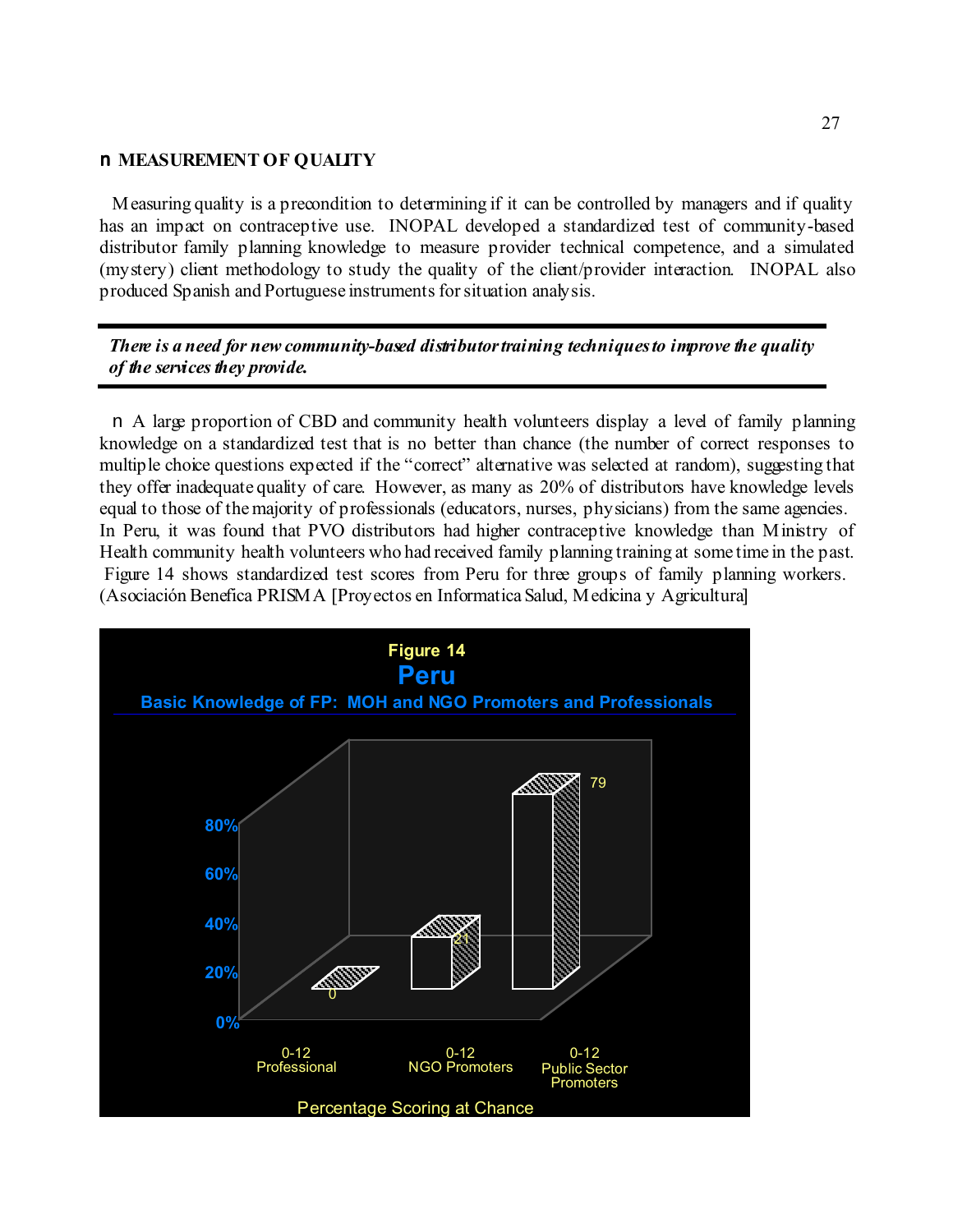The highest levels of family planning knowledge on the standardized test were obtained by paid, fulltime Haitian CBD workers (only about 8% scored no better than chance). Part-time volunteer CBD workers in NGO programs in Peru and Ecuador had intermediate knowledge levels (about 15–25%, depending on the agency, scoring no better than chance). The worst performance on the standardized test was obtained by rural MOH community health workers in Peru, almost 80% of whom scored no better than chance. The health workers had many duties other than family planning and did not usually distribute contraceptives. These results suggest the importance of practice in reinforcing knowledge gained during training. From both quality and cost perspectives, it may be better not to train paraprofessionals who do not distribute contraceptives. (See Figure 14.)

## *Increased evaluation of training and actual provider performance is needed to improve CBD quality of care.*

n Wider use of the standardized test would permit trainers to focus on individual distributors with defective knowledge while avoiding an investment in retraining those with adequate knowledge. The standardized test would also permit comparisons of provider knowledge across programs, countries, and training courses.

n The use of simulated clients has demonstrated that regardless of technical competence, a large proportion of community-based distributors do not communicate information necessary to successful method use. Providers are especially reluctant to talk about potential side effects because they are afraid of losing family planning clients. Increasing information about side effects might improve method continuation. (INANDEP)

### n **IMPROVEMENT OF QUALITY**

INOPAL II has experimented with Continuous Quality Improvement (CQI) and job aids such as expert systems for providers to improve family planning program quality.

*CQI can be successfully applied in family planning organizations: it leads to improvements in many aspects of program operations.*

n In CQI, quality teams identify and solve problems. Figure 15 shows the proportion of identified problems solved by CQI teams in Guatemala Ministry of Health clinics. Table 7 is a partial list of improvements made in MEXFAM clinics by CQI teams. (See Figure 15.)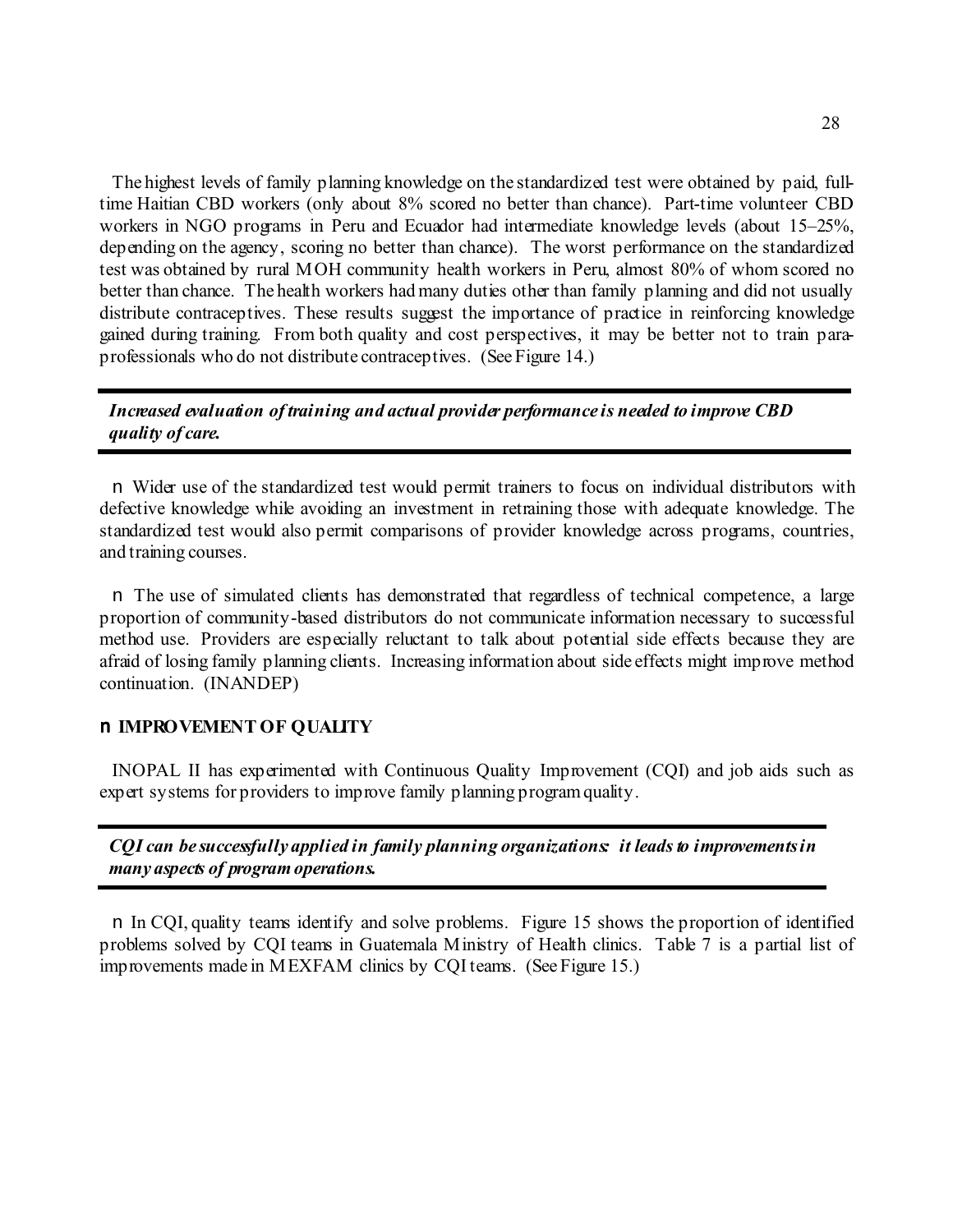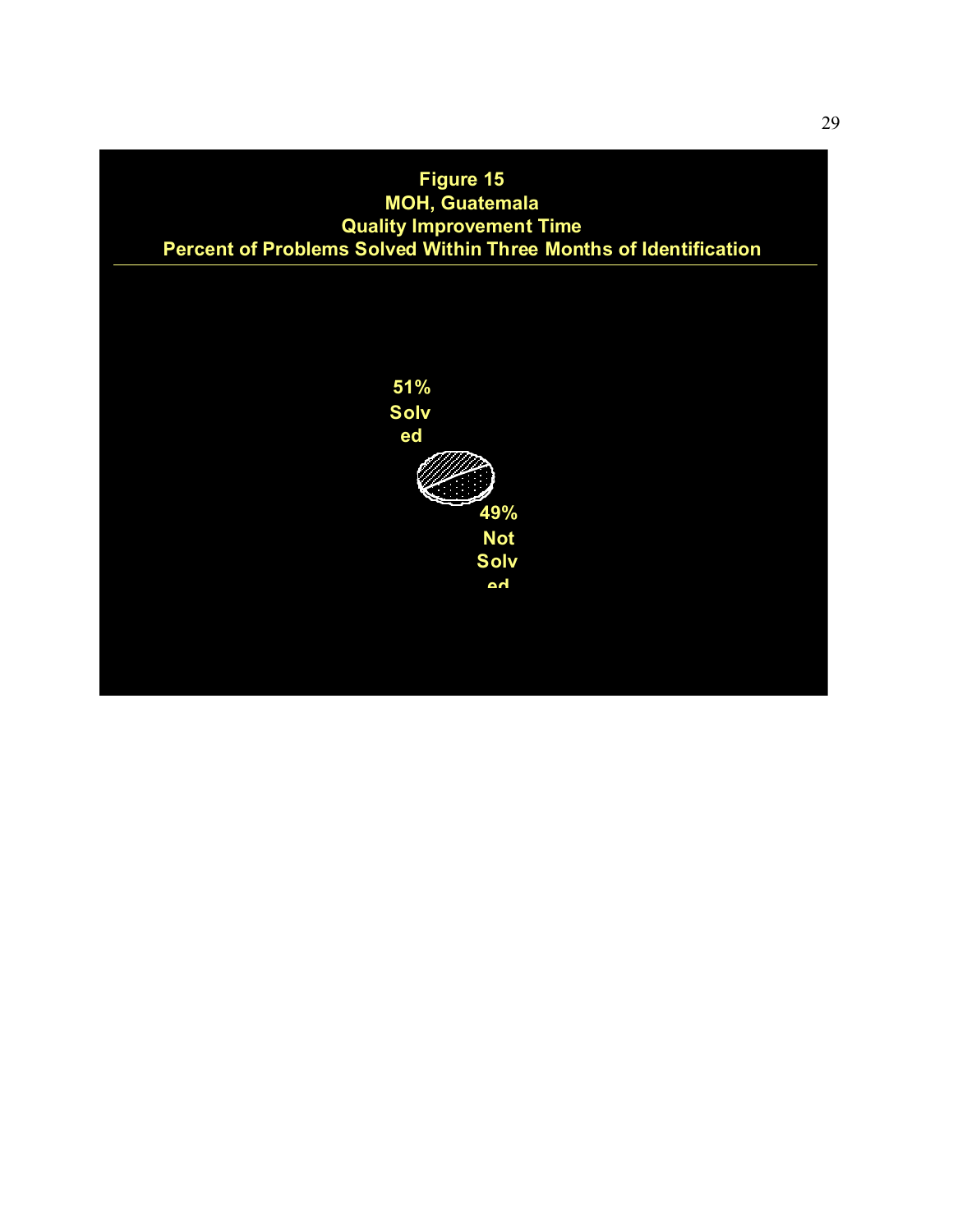**Table 7 MEXFAM: Mexico Selected changes produced by CQI teams**

| <b>TEAM</b>                                 | <b>IMPROVEMENTS</b>                                                                                                                                                                                                                                                                                                                                                                         |
|---------------------------------------------|---------------------------------------------------------------------------------------------------------------------------------------------------------------------------------------------------------------------------------------------------------------------------------------------------------------------------------------------------------------------------------------------|
| Catemaco Clinic                             | Reduced time for processing lab tests. All results now given on<br>same day. Patients given appointments to pick up results so they<br>do not have to wait at clinic for entire day.                                                                                                                                                                                                        |
| Cuajimalp a Community<br>Physicians Program | Use of clinical history forms introduced. Appearance of examining<br>and waiting rooms improved with pictures, reading materials, signs,<br>and posters.                                                                                                                                                                                                                                    |
| La Villa Clinic                             | Survey ed clients. Waiting time was greatest complaint. Team<br>studying ways to reduce waiting time. Services started earlier in<br>the day to make them more convenient to patients. Other quality<br>improvements: examining table sheets changed after every client,<br>use of disposable gloves, pediatrics service added. Waiting room<br>improved by providing water carafes and TV. |
| <b>MEXFAM Warehouse</b>                     | Reduced average time to fill supply orders from 20 to<br>$12 \text{ days}.$                                                                                                                                                                                                                                                                                                                 |
| Nezahualcoyotl<br>Clinic                    | Remodeled clinic; waiting room furnished with magazines, TV,<br>plants, and pictures. Decreased underreporting of clients by<br>changing data-gathering procedures.                                                                                                                                                                                                                         |

n The MEXFAM experience demonstrates that the CQI methodology can improve access, technical quality, and amenities. CQI also produced improvements in program efficiency. The system permitted MEXFAM's accounting department to reduce the time needed to produce reports, increased the income of some clinics, and increased CBD program recruitment and efficiency by substituting group talks in day-care centers for individual home visiting of potential clients. (MEXFAM)

*Use of an interactive counseling tool can improve health worker performance during the client–provider interaction.*

n INOPAL developed the ABC as a response to high training costs and low levels of rural CBD provider knowledge. The ABC is a decision tree that guides a worker through the client–provider interaction with both new and returning clients. It covers pills, Depo-Provera, and barrier methods. Training in the ABC takes less than a day, compared to three days for the traditional course. In three experiments, distributors who used the ABC provided as high or higher quality services (as measured by scores derived from checklists filled out by simulated clients) than distributors trained in more costly and time-consuming traditional courses.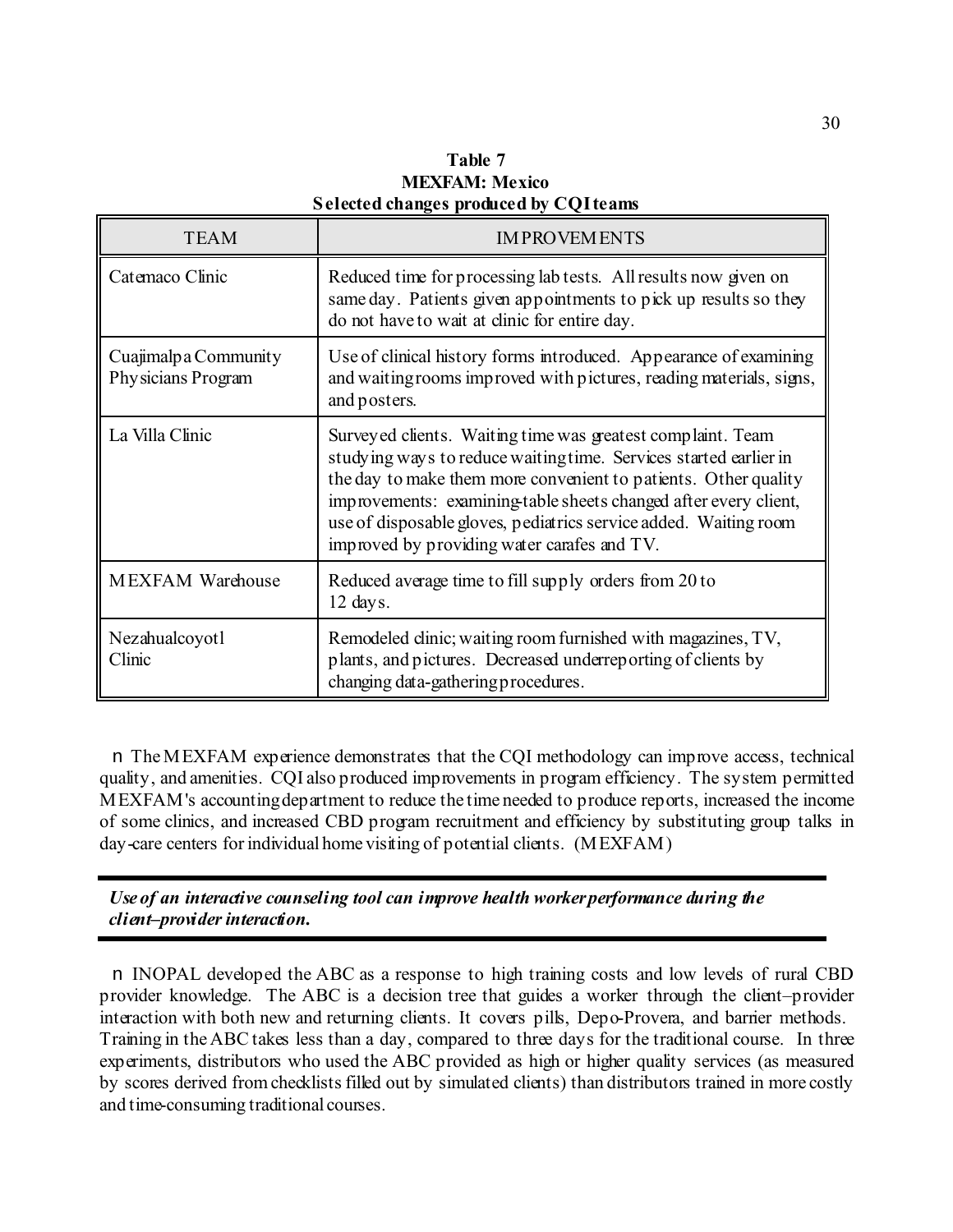| <b>INSTITUTION</b><br><b>LOCATION</b>                                        | <b>PROGRAM</b><br><b>SETTING</b> | <b>PROVIDERS</b>                                                          | <b>RESULTS</b>                                                                                                                                                                                                                                                                              |
|------------------------------------------------------------------------------|----------------------------------|---------------------------------------------------------------------------|---------------------------------------------------------------------------------------------------------------------------------------------------------------------------------------------------------------------------------------------------------------------------------------------|
| CEPEP:<br>12 districts in<br>Paraguay,<br>1992-1993                          | Rural and<br>village             | Volunteer<br>community-based<br>distributors                              | Providers who received a brief refresher<br>training with the ABC provided higher<br>quality of care than those receiving a<br>longer, traditional refresher course.<br>ABC training costs were only 20% of<br>the traditional course.                                                      |
| APROSAMI and<br><b>CENPROF: Callao</b><br>and Trujillo, Peru,<br>1991-1992   | Urban slum                       | Volunteer<br>community-based<br>distributors                              | Providers who received training in the<br>use of the ABC in addition to normal<br>supervision provided higher quality of<br>care than providers who received only<br>normal supervision.                                                                                                    |
| Ministry of Health<br>and CARE:<br>Puno, Piura, and<br>Tumbes, Peru,<br>1993 | Rural and<br>village             | Para-professional<br>health workers<br>and community<br>health volunteers | Quality of care provided by workers<br>who received ABC training was higher<br>than quality of care provided by those<br>who received training in the use of a<br>traditional health-workers' manual.<br>Most workers preferred the ABC,<br>saying it was easier to use than the<br>manual. |

**Table 8 Results from three studies of the ABC**

## n **IMPACT OF QUALITY OF CARE ON METHOD USE**

A frequently encountered hypothesis is that quality-of-care improvements result in increased method use. INOPAL has examined the impact of quality of care on factors such as continuation, acceptance, and CYP. Results to date mostly do not support the hypothesis of improved user outcomes.

INOPAL I conducted a single quality-of-care project. An experiment attempted to determine if improving providers' technical competence resulted in greater program continuation among pill users in a CBD program. Improvements in the technical competence of CBD providers did not result in longer program continuation among pill acceptors (INPPARES II). A possible explanation for the result is that improved provider knowledge by itself is not sufficient to improve outcomes, because providers may not pass on their knowledge to clients. The project led INOPAL to develop a simulated-client methodology to measure the quality of the client–provider interaction.

n In a secondary analysis of a study of Depo-Provera (DMPA) use in Peru, providers in two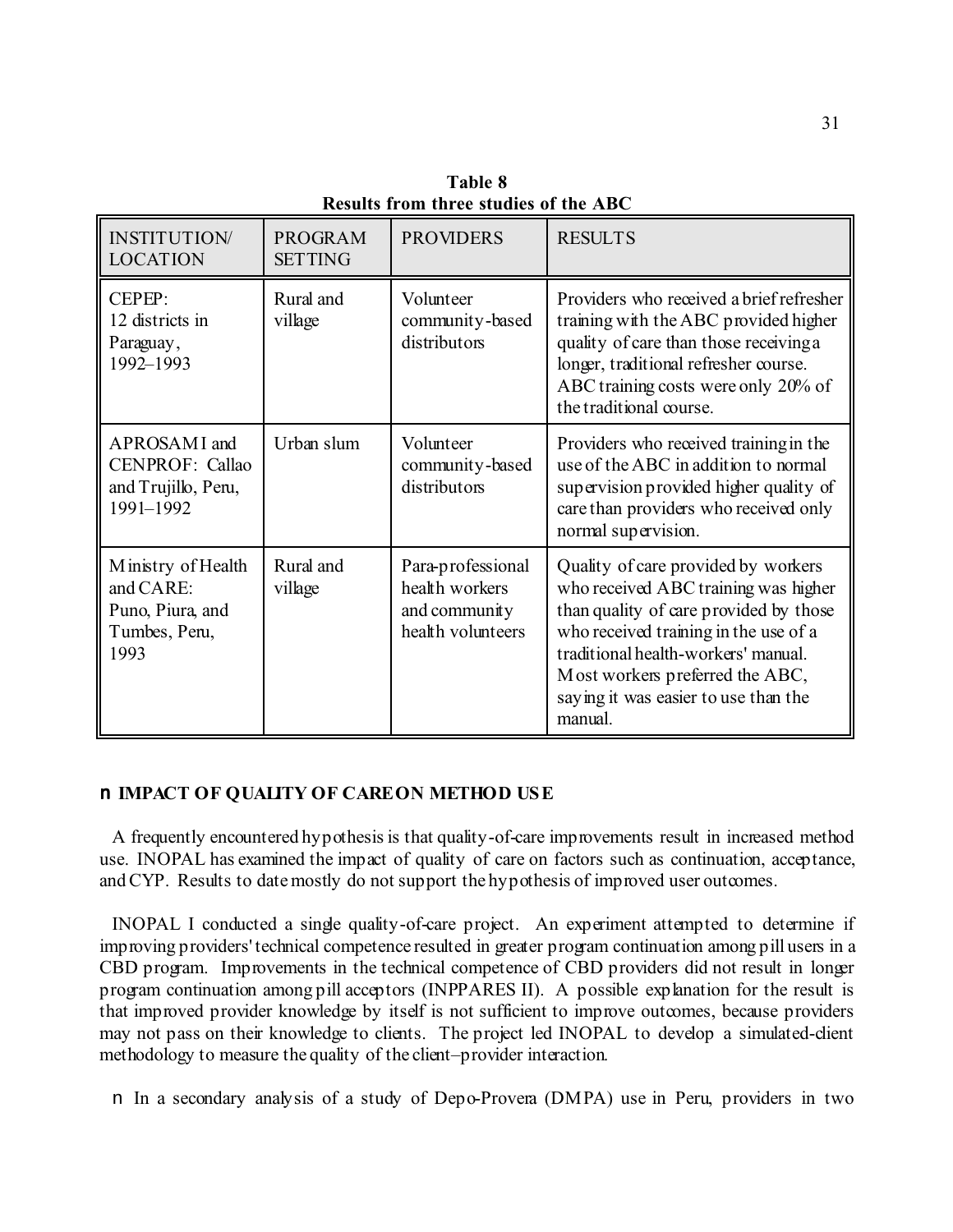provinces were assigned quality-of-care scores based on simulated client interactions. The scores were correlated with client DMPA continuation. In one province, Piura, there was a very modest but statistically significant r of .19 ( $p < .01$ ) between level of provider quality of care and length of continuation. In the second province, Puno, the correlation was not significant (INANDEP). Qualityof-care scores, continuation, and acceptance were all higher in Piura than in Puno. Thus it is possible that there is a quality threshold that must be crossed before quality affects use. Alternatively, both quality and continuation may be functions of demand for contraception. Greater demand results in more provider practice and familiarity with the service being provided. At the same time, higher demand may also signal a higher motivation by users to continue contraceptive use.

n In the Guatemala Ministry of Health supervisory experiment, the staff of one experimental group of clinics used a self-assessment strategy based on the AVSC COPE initiative where, with the aid of checklists, program staff identified service-delivery areas that needed improvement. A second intervention group received indirect supervision. Once a year they attended a 4–6 hour group meeting where supervisors discussed problems and lectured on topics such as reproductive risk, contraceptive technology, and quality of care. A control group received traditional individual supervisory visits. No statistically significant differences in CYP were observed among the three groups. (Guatemala, MOH)

n CQI quality improvements produced mixed results on indicators of method acceptance and use. For example, some MEXFAM clinics using CQI reported increased numbers of new acceptors while others did not. Also, different outcome indicators in the same clinics sometimes produced contrary results. For instance, in one clinic, the number of new acceptors increased after CQI improvements but the number of continuing users declined. (MEXFAM)

 INOPAL findings about the effect of quality of care on family planning use have been based mostly on correlational analysis or data obtained in demonstration projects (the INPPARES and Guatemala Ministry of Health studies being exceptions). Additional research on the relationship between quality and use needs to be conducted in the LAC region. For this research to have program relevance, specific interventions manipulable by managers must be tested, and access and other confounding factors (number of methods available, cost, frequency of staff turnover, level of demand, etc.) controlled. It is also important that the interventions used in the experiments be cost-effective and easily incorporable by large-scale family planning organizations.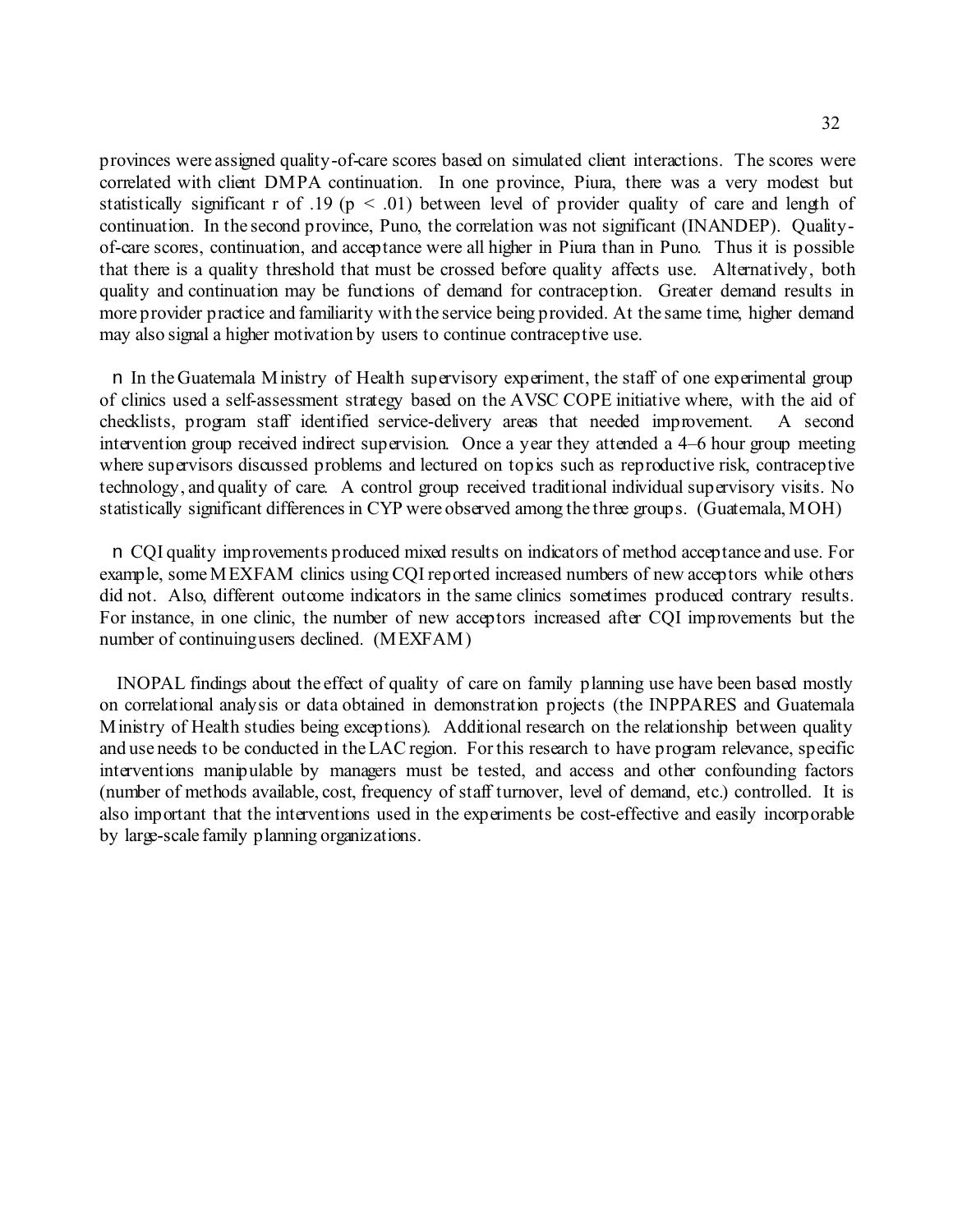## **DIFFUSION OF THE IMIFAP PROJECT**

| <b>INOPAL I SUPPORT</b>                                                                                                                                                                                                                                                                                                                                                                                                             | $\rightarrow$ | <b>INOPAL II SUPPORT</b>                                                                                                                                                                                                                                                                                                                                                          |
|-------------------------------------------------------------------------------------------------------------------------------------------------------------------------------------------------------------------------------------------------------------------------------------------------------------------------------------------------------------------------------------------------------------------------------------|---------------|-----------------------------------------------------------------------------------------------------------------------------------------------------------------------------------------------------------------------------------------------------------------------------------------------------------------------------------------------------------------------------------|
| IMIFAP develops the "Planning Your Life"<br>course, which includes sex education and<br>family planning. An experimental design<br>with intervention and control groups is used<br>to test the course in secondary schools.<br>Results show no increased sexual activity in<br>the experimental group, but greater<br>contraceptive use at first intercourse among<br>experimentals who become sexually active<br>$(1988 - 1989)$ . |               | With INOPAL II TA, the Mexican<br>Ministry of Education (MOE) evaluates<br>"Planning Your Life" in 144 schools in<br>25 states. Positive effect on knowledge<br>shown. Opinion polls and focus groups<br>show strong support by parents for<br>adding the course to the secondary<br>school curricula (1991-1992).                                                                |
| ↓                                                                                                                                                                                                                                                                                                                                                                                                                                   |               | ↓                                                                                                                                                                                                                                                                                                                                                                                 |
| <b>OTHER SUPPORT</b>                                                                                                                                                                                                                                                                                                                                                                                                                |               | <b>OTHER SUPPORT</b>                                                                                                                                                                                                                                                                                                                                                              |
| Funding obtained from several sources to<br>train Mexican teachers, health educators, and<br>others in the "Planning Your Life" course<br>$(1989 - 1995)$ .                                                                                                                                                                                                                                                                         |               | MOE contracts IMIFAP to adapt<br>"Planning Your Life" for inclusion into<br>existing primary and secondary school<br>courses. About 50% of the original<br>contents are included in the secondary<br>curriculum. The State of Coahuila adds<br>the course in its entirety to the<br>curriculum. The course is widely<br>adopted by private schools in Mexico<br>$(1992 - 1995)$ . |
| ↓                                                                                                                                                                                                                                                                                                                                                                                                                                   |               | ↓                                                                                                                                                                                                                                                                                                                                                                                 |
| Bergstrom Fund supports training of trainers<br>from nine Latin American countries in the<br>"Planning Your Life" curriculum<br>$(1993 - 1995)$ .                                                                                                                                                                                                                                                                                   |               | IMIFAP conducts a Gallup poll (1993)<br>indicating public support for sex and<br>family planning education. The Mexican<br>congress passes a law requiring schools<br>to create "consciousness aboutfamily<br>planning and responsible parenthood."<br>(1993) A video based on the course is<br>shown repeatedly on TV (1993–1995).                                               |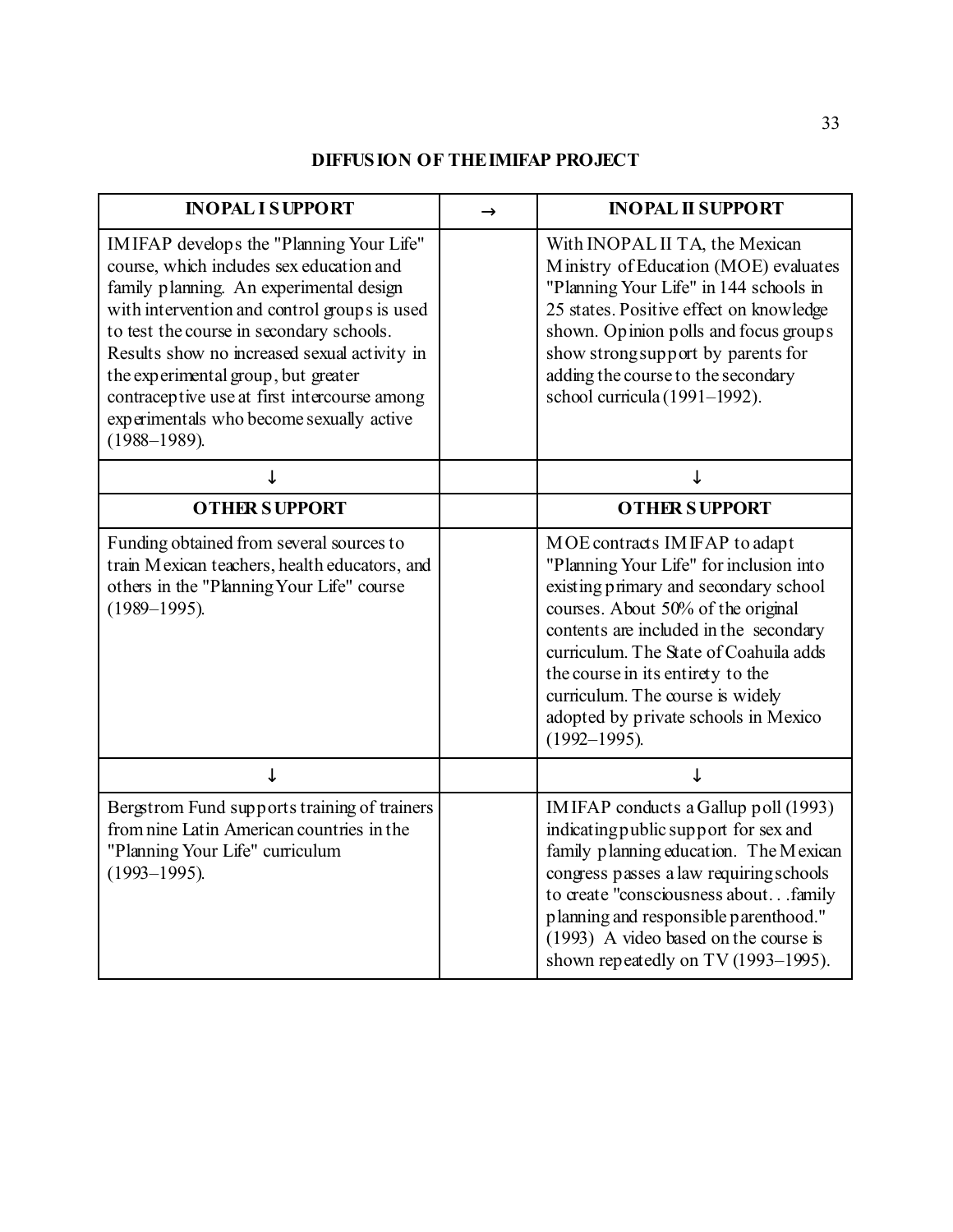## **DIFFUSION OF THE IPSS PROJECT**

| <b>INOPALISUPPORT</b>                                                                                                                                                                                                                                                                                                                                                                                                                                                                                                         | $\rightarrow$ | <b>INOPAL II SUPPORT</b>                                                                                                                                                                                                                                                                                                      |
|-------------------------------------------------------------------------------------------------------------------------------------------------------------------------------------------------------------------------------------------------------------------------------------------------------------------------------------------------------------------------------------------------------------------------------------------------------------------------------------------------------------------------------|---------------|-------------------------------------------------------------------------------------------------------------------------------------------------------------------------------------------------------------------------------------------------------------------------------------------------------------------------------|
| IPSS conducts an experiment in two wards of<br>a single hospital to determine the<br>effectiveness and cost-effectiveness of<br>postpartum family planning services. Results<br>indicate postpartum program increases<br>contraceptive prevalence and reduces<br>program costs. As a result of the project,<br>IPSS adopts postpartum family planning and<br>opens a training center. Principal investigator<br>becomes Pathfinder representative in Peru,<br>research supervisor becomes AVSC<br>representative (1987-1990). |               | In collaboration with Pathfinder, INOPAL II<br>assists IPSS to scale-up project to four<br>hospitals. Lack of nurse-midwife<br>participation identified as barrier to greater<br>postpartum family planning acceptance<br>$(1990 - 1992)$ .                                                                                   |
|                                                                                                                                                                                                                                                                                                                                                                                                                                                                                                                               |               | T                                                                                                                                                                                                                                                                                                                             |
| <b>OTHER SUPPORT</b>                                                                                                                                                                                                                                                                                                                                                                                                                                                                                                          |               | INOPAL helps introduce postpartum<br>family planning into the nurse-midwifery<br>curriculum of six Peruvian universities. In<br>other projects, HMOs in Brazil and Peru<br>(whose providers were trained by IPSS<br>training center staff) demonstrate that<br>postpartum family planning is cost-<br>beneficial (1992-1995). |
| The IPSS training center trains physicians<br>from Bolivia, Brazil, and the United States, as<br>well as 129 Peruvian ob-gyn residents and<br>interns (1990-1995).                                                                                                                                                                                                                                                                                                                                                            |               | <b>OTHER SUPPORT</b>                                                                                                                                                                                                                                                                                                          |
| J                                                                                                                                                                                                                                                                                                                                                                                                                                                                                                                             |               |                                                                                                                                                                                                                                                                                                                               |
| Pathfinder begins large-scale postpartum<br>activities in Bolivia and Brazil with IPSS-<br>trained physicians who become trainers in<br>their own countries (1990-1995).                                                                                                                                                                                                                                                                                                                                                      | $\rightarrow$ | Peru MOH adopts postpartum family<br>planning as a priority activity. Pathfinder<br>trains staff of 24 MOH hospitals and AVSC<br>trains staff of 22 IPSS and MOH hospitals<br>in postpartum family planning (1992-1995).                                                                                                      |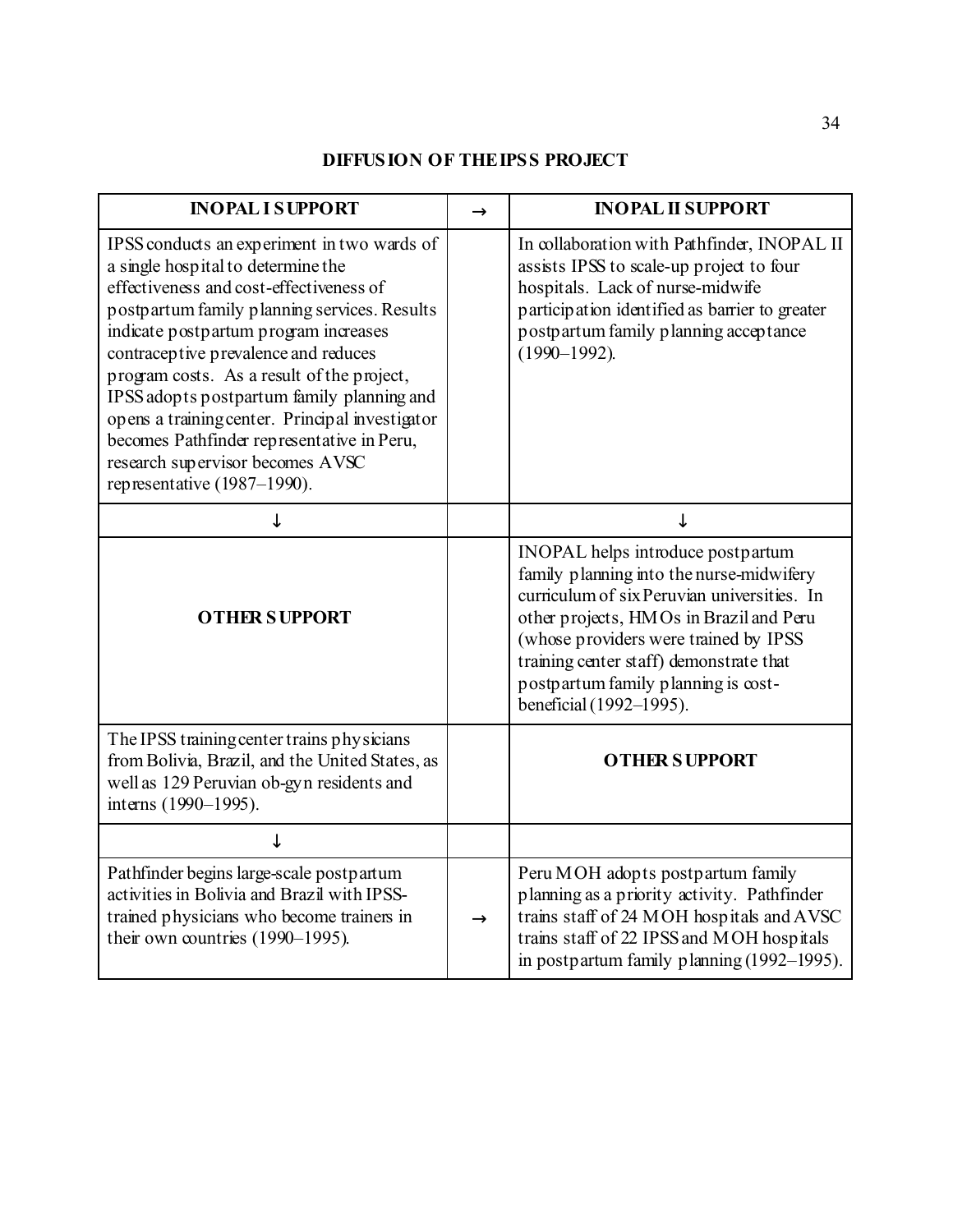### **IV. INSTITUTIONALIZATION OF OPERATIONS RESEARCH CAPABILITY IN LATIN AMERICAN ORGANIZATIONS**

Institutionalization is a long, complicated process. It requires stimulating the interest of the potential host in conducting OR and obtaining the human and material resources needed. INOPAL I indirectly pursued the goal of institutionalization of the ability to conduct OR. Local researchers were hired to be principal investigators on OR projects. Agencies were equipped with computers and research software; seminars, conferences, and newsletters disseminated OR results. INOPAL II directly encouraged organizations to adopt OR as a management tool by funding projects whose objective was institutionalization itself, and by holding several OR training workshops. The four agencies conducting institutionalization projects were:

n The School of Public Health (ESPM) of the Mexican National Institute of Health: The long-term sustainability of OR requires incorporation into academic programs. ESPM is seeking a leadership role in Latin America in the areas of health management and Operations Research. As part of this effort, ESPM received INOPAL assistance to strengthen OR activities. ESPM created a library of materials on Operations Research, and offers courses on OR as part of the regular graduate and continuing education curricula. Students are also provided with the opportunity to work on actual OR projects.

Since most Mexican public health officials are trained at ESPM, institutionalization should result in increased use of OR as a routine management tool. ESPM also plans to provide short courses on Operations Research to students from other Latin American countries. ESPM is located in Cuernavaca, Mexico, and about 85 students complete graduate studies at the school every year.

n The Family Planning Directorate (DGPF) of the Ministry of Health of Mexico: The Mexican national family planning program has for many years included OR among the duties of its research and evaluation units. With INOPAL II help, the DGPF succeeded in having state-level family planning authorities institutionalize OR.

The MOH invited state managers to attend an OR workshop to develop OR proposals for their local programs. The call for participants drew a response far exceeding the 20 spaces available at the seminar. Participants learned OR basics and were organized into teams to write proposals. The three best proposals were awarded grants of approximately \$6,500. The successful implementation of research projects by participants demonstrated that local programs can diagnose and solve operational problems. Moreover, local involvement in selecting priorities and designing solutions to be tested resulted in high levels of interest and participation in the projects.

The DGPF now conducts regular evaluation and OR workshops where each state presents information on local family planning program progress. An early achievement of these workshops was the establishment of common quality and quantity indicators. Workshops now focus on specific problems such as service quality, training, and institutional development.

n Most family planning organizations do not have the resources to support a full-time research staff. However, they can develop a capacity to conduct limited types of OR. CEMOPLAF of Quito,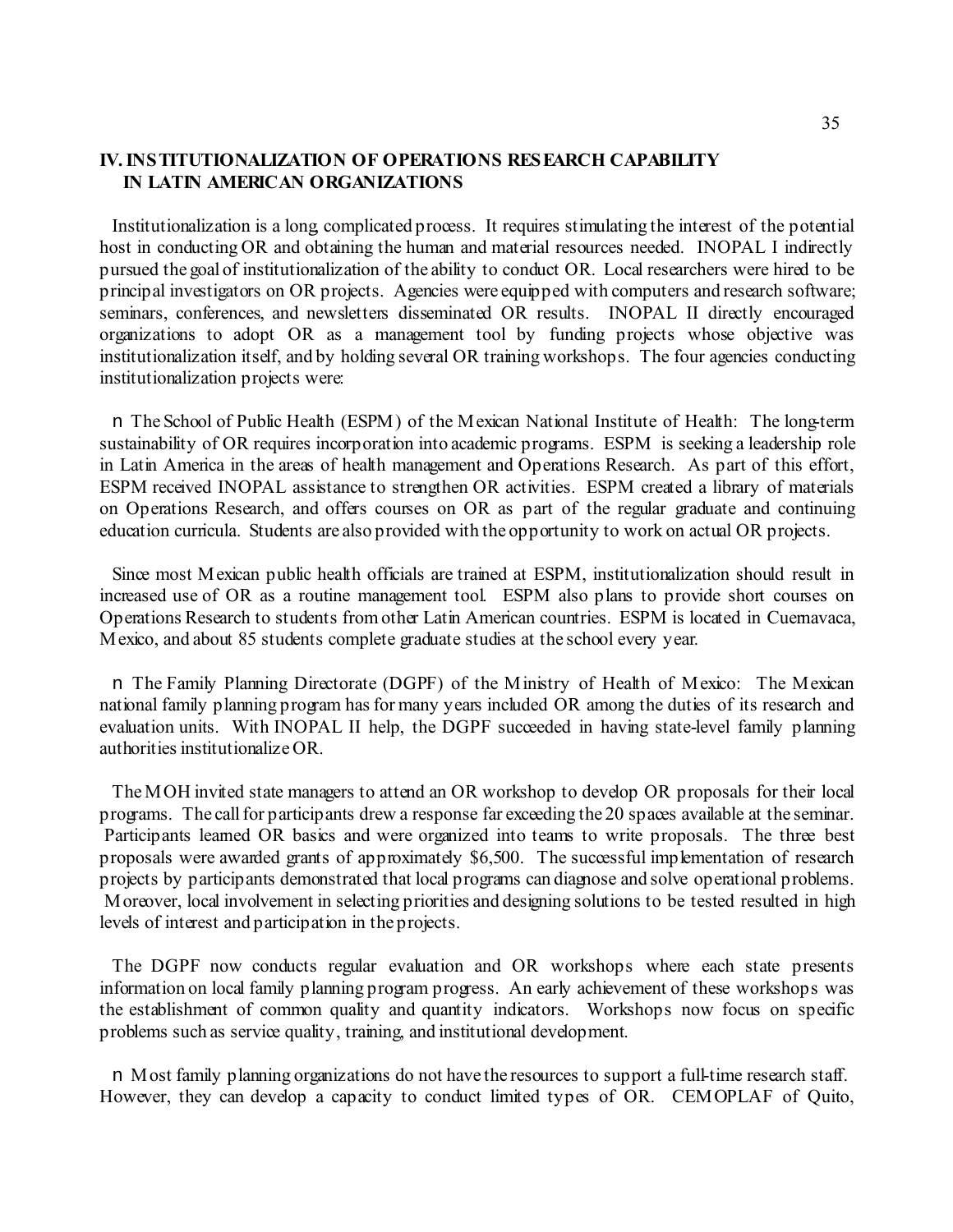Ecuador, is developing the ability to conduct research on cost and sustainability issues. MEXFAM, the Mexican IPPF affiliate, institutionalized an OR technique called Continuous Quality Improvement (CQI) to improve program operations.

CEMOPLAF, with assistance from INOPAL and Family Health International, trained 6–8 key staff members in topics including family planning indicators, cost analysis, sampling, and questionnaire design. The training built on the existing skills of agency administrators, accountants, and computer programmers. In the last year, the OR team has conducted studies of clinic and laboratory costs, client ability to pay, and the market for ultrasound services.

MEXFAM institutionalized CQI. On a continuous basis, groups of workers go through the steps of OR: (1) problem identification; (2) selection and testing of the solution; (3) evaluation of solution impact; and (4) dissemination of results and wider application of successful strategies. Qualityimprovement teams were established in all clinics and program departments. After training, these teams were told to solve problems in their areas. At MEXFAM, CQI has produced changes in everything from the comfort of clinic waiting rooms to accounting procedures. The Population Council and MSH used the MEXFAM materials to develop a CQI seminar and teaching materials. With funding from several different donors, the seminar has been held in Mexico, Honduras, Nicaragua, and Bolivia.

#### **V. COLLABORATION**

Collaboration with other donor and technical assistance agencies is an essential ingredient for successful Operations Research. It builds a constituency for OR and provides reliable feedback on the success of different strategies for program improvement.

Participation by USAID Cooperating Agencies (CAs) and others also improves the quality of OR. CAs are sources of information about potential host agencies, their problems, and possible solutions. CAs also offer high-quality expertise in training, logistics, communications, etc., which results in higher quality service-delivery interventions. Finally, because they have a stake in the research, CAs are more likely to scale-up projects in which they participated.

During INOPAL II, the Population Council worked with 23 CAs and other international agencies. Collaboration included joint funding and technical assistance to OR/TA projects, workshops, and seminars; and production and reprinting of dissemination materials. With deep appreciation, the Population Council acknowledges the work of our collaborators: